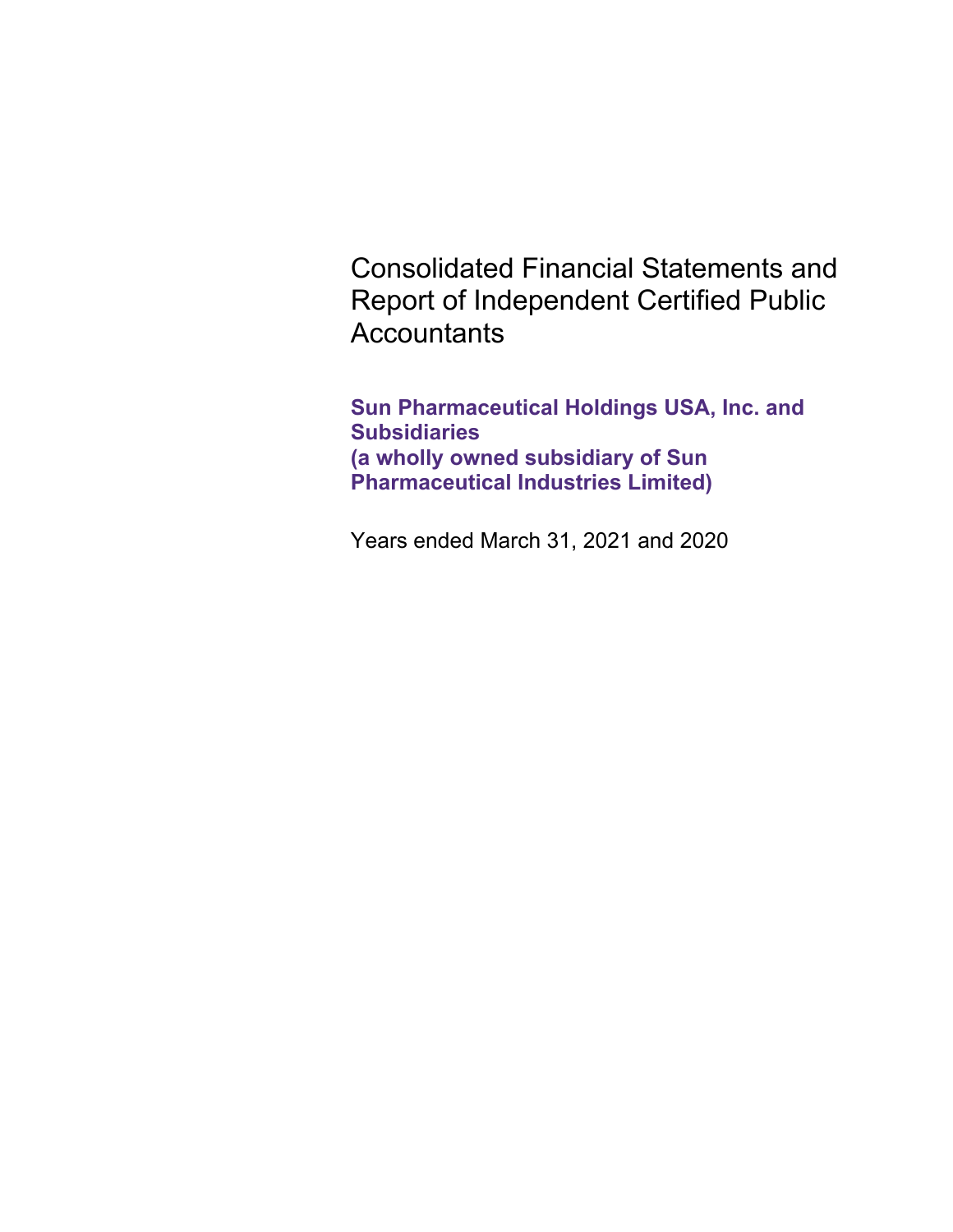#### **Contents** Page

| Report of Independent Certified Public Accountants | 3  |
|----------------------------------------------------|----|
| Consolidated Financial Statements                  |    |
| Consolidated balance sheets                        | 5  |
| Consolidated statements of income                  |    |
| Consolidated statements of shareholder's equity    | 8  |
| Consolidated statements of cash flows              | 9  |
| Notes to consolidated financial statements         | 10 |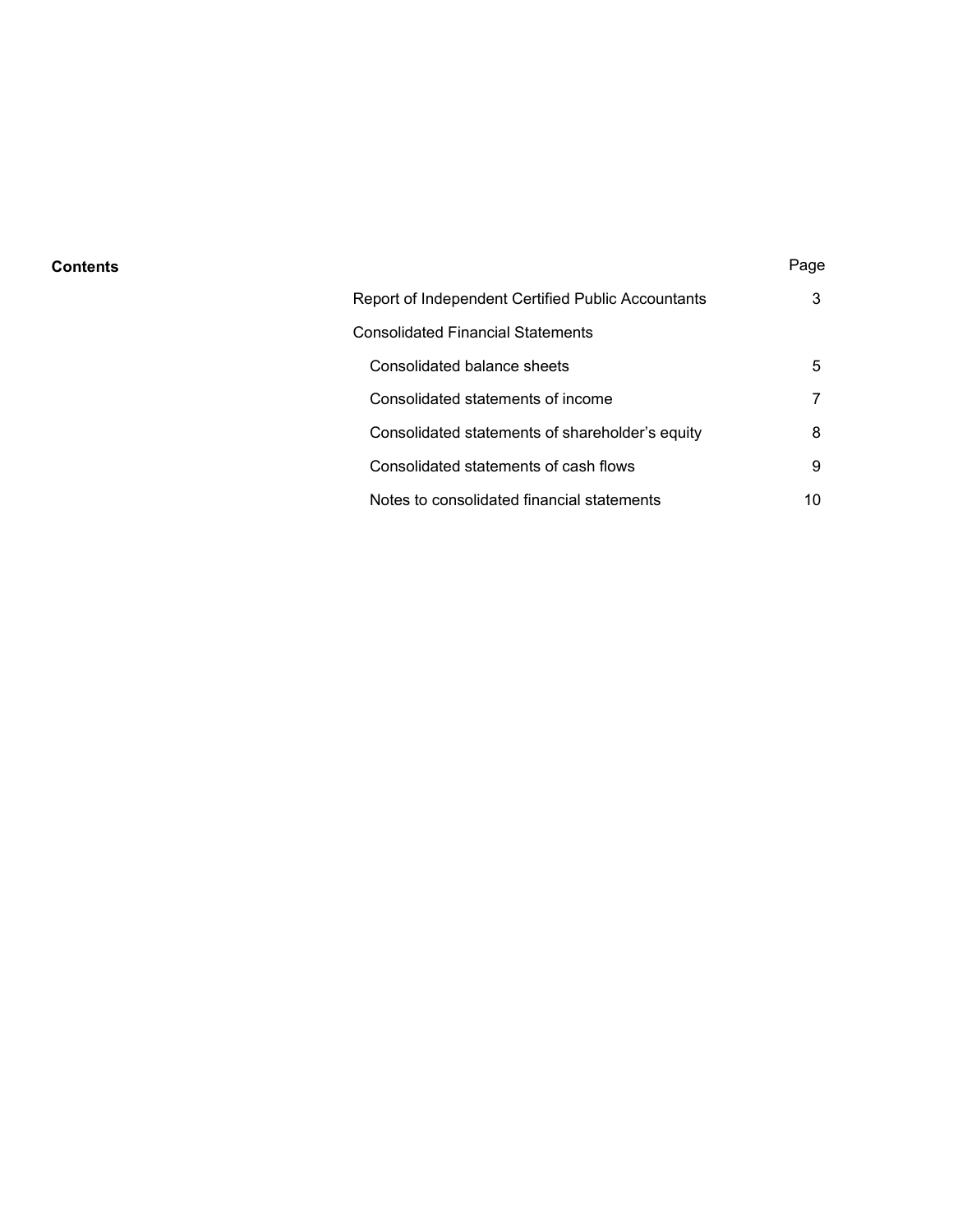

757 Third Ave., 9<sup>th</sup> Floor

New York, NY 10017

 $D + 12125990100$  $F + 1$  212 370 4250

# GRANT THORNTON LLP **REPORT OF INDEPENDENT CERTIFIED PUBLIC ACCOUNTANTS**

Board of Directors and Shareholder Sun Pharmaceutical Holdings USA, Inc. and Subsidiaries

We have audited the accompanying consolidated financial statements of Sun Pharmaceutical Holdings USA, Inc. (a Delaware corporation) and subsidiaries, which comprise the consolidated balance sheet as of March 31, 2021, and the related consolidated statements of income, shareholder's equity, and cash flows for the year then ended, and the related notes to the consolidated financial statements.

#### **Management's responsibility for the financial statements**

Management is responsible for the preparation and fair presentation of these consolidated financial statements in accordance with accounting principles generally accepted in the United States of America; this includes the design, implementation, and maintenance of internal control relevant to the preparation and fair presentation of consolidated financial statements that are free from material misstatement, whether due to fraud or error.

#### **Auditor's responsibility**

Our responsibility is to express an opinion on these consolidated financial statements based on our audit. We conducted our audit in accordance with auditing standards generally accepted in the United States of America. Those standards require that we plan and perform the audit to obtain reasonable assurance about whether the consolidated financial statements are free from material misstatement.

An audit involves performing procedures to obtain audit evidence about the amounts and disclosures in the consolidated financial statements. The procedures selected depend on the auditor's judgment, including the assessment of the risks of material misstatement of the consolidated financial statements, whether due to fraud or error. In making those risk assessments, the auditor considers internal control relevant to the entity's preparation and fair presentation of the consolidated financial statements in order to design audit procedures that are appropriate in the circumstances, but not for the purpose of expressing an opinion on the effectiveness of the entity's internal control. Accordingly, we express no such opinion. An audit also includes evaluating the appropriateness of accounting policies used and the reasonableness of significant accounting estimates made by management, as well as evaluating the overall presentation of the consolidated financial statements.

We believe that the audit evidence we have obtained is sufficient and appropriate to provide a basis for our audit opinion.

GT.COM GTACOM Grant Thornton LLP is the U.S. member firm of Grant Thornton International Ltd (GTIL). GTIL and each of its member firms are separate legal entities and are not a worldwide partnership.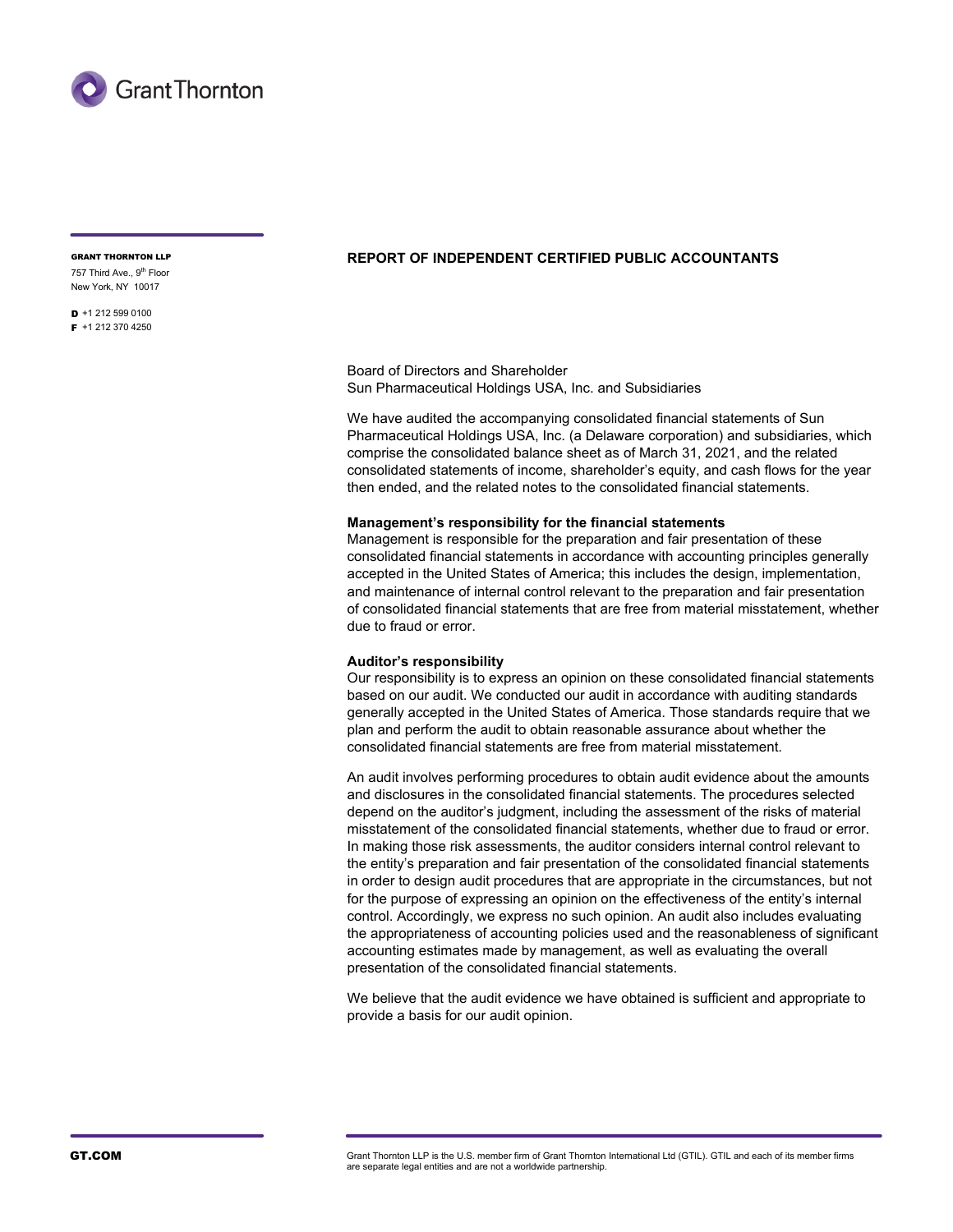

#### **Opinion**

In our opinion, the consolidated financial statements referred to above present fairly, in all material respects, the financial position of Sun Pharmaceutical Holdings USA, Inc. and subsidiaries as of March 31, 2021 and the results of their operations and their cash flows for the year then ended in accordance with accounting principles generally accepted in the United States of America.

#### **Other matter**

The consolidated financial statements of Sun Pharmaceuticals Holdings USA, Inc. and subsidiaries as of and for the year ended March 31, 2020 were audited by other auditors. Those auditors expressed an unmodified opinion on those 2020 consolidated financial statements in their report dated June 19, 2020.

New York, New York June 23, 2021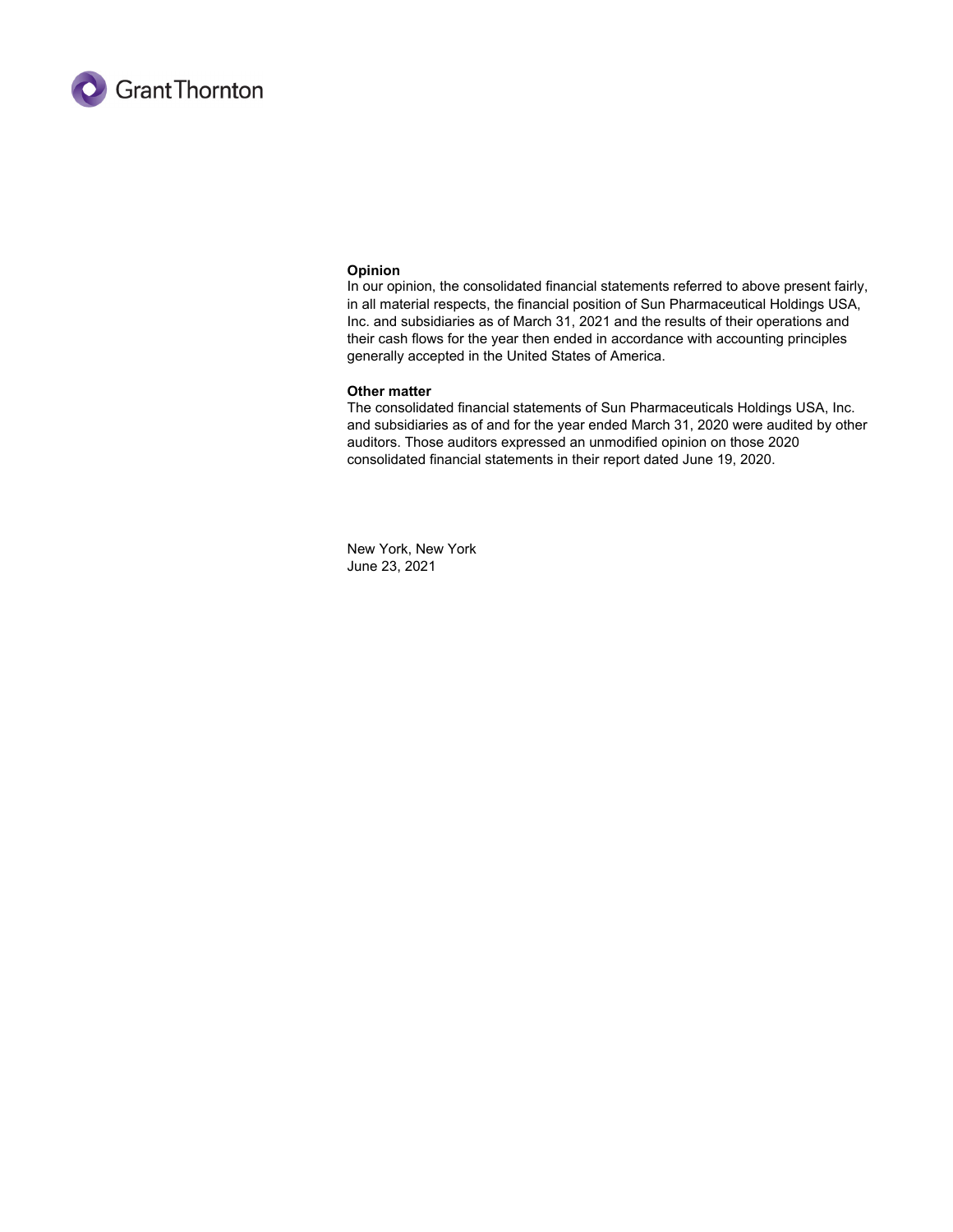# **CONSOLIDATED BALANCE SHEETS**

# **March 31,**  *(in thousands)*

|                                          | 2021            |                 |  |
|------------------------------------------|-----------------|-----------------|--|
| <b>ASSETS</b>                            |                 |                 |  |
| <b>CURRENT ASSETS</b>                    |                 |                 |  |
| Cash and cash equivalents                | \$<br>33,387    | 34,407<br>\$    |  |
| Accounts receivable, net                 | 494,947         | 489,971         |  |
| Due from related parties                 | 200,376         | 278,407         |  |
| Inventories, net                         | 308,390         | 328,231         |  |
| Refundable income taxes                  |                 | 518             |  |
| Prepaid expenses and deposits            | 12,096          | 12,923          |  |
| Total current assets                     | 1,049,196       | 1,144,457       |  |
| Property, plant and equipment            |                 |                 |  |
| Land                                     | 1,977           | 2,365           |  |
| Buildings and improvements               | 113,904         | 108,913         |  |
| Equipment                                | 188,722         | 194,325         |  |
| Furniture and fixtures                   | 6,854           | 6,745           |  |
| Vehicles                                 | 24,502          | 15,700          |  |
| Construction in process                  | 5,829           | 20,898          |  |
|                                          | 341,788         | 348,946         |  |
| Less accumulated depreciation            | 197,045         | 188,329         |  |
| Total property, plant and equipment, net | 144,743         | 160,617         |  |
| <b>Investments</b>                       |                 |                 |  |
| Marketable equity securities             | 180,875         | 160,949         |  |
| Nonmarketable equity securities          | 20,221          | 10,159          |  |
| Equity method investments                | 112,207         | 94,999          |  |
| Convertible notes                        | 12,000          | 12,000          |  |
| <b>Total investments</b>                 | 325,303         | 278,107         |  |
| Operating lease assets, net              | 8,783           | 10,619          |  |
| Goodwill                                 | 80,579          | 80,579          |  |
| Other intangible assets, net             | 22,325          | 49,940          |  |
| Deferred income taxes                    | 23,945          | 29,282          |  |
| <b>Total assets</b>                      | \$<br>1,654,874 | \$<br>1,753,601 |  |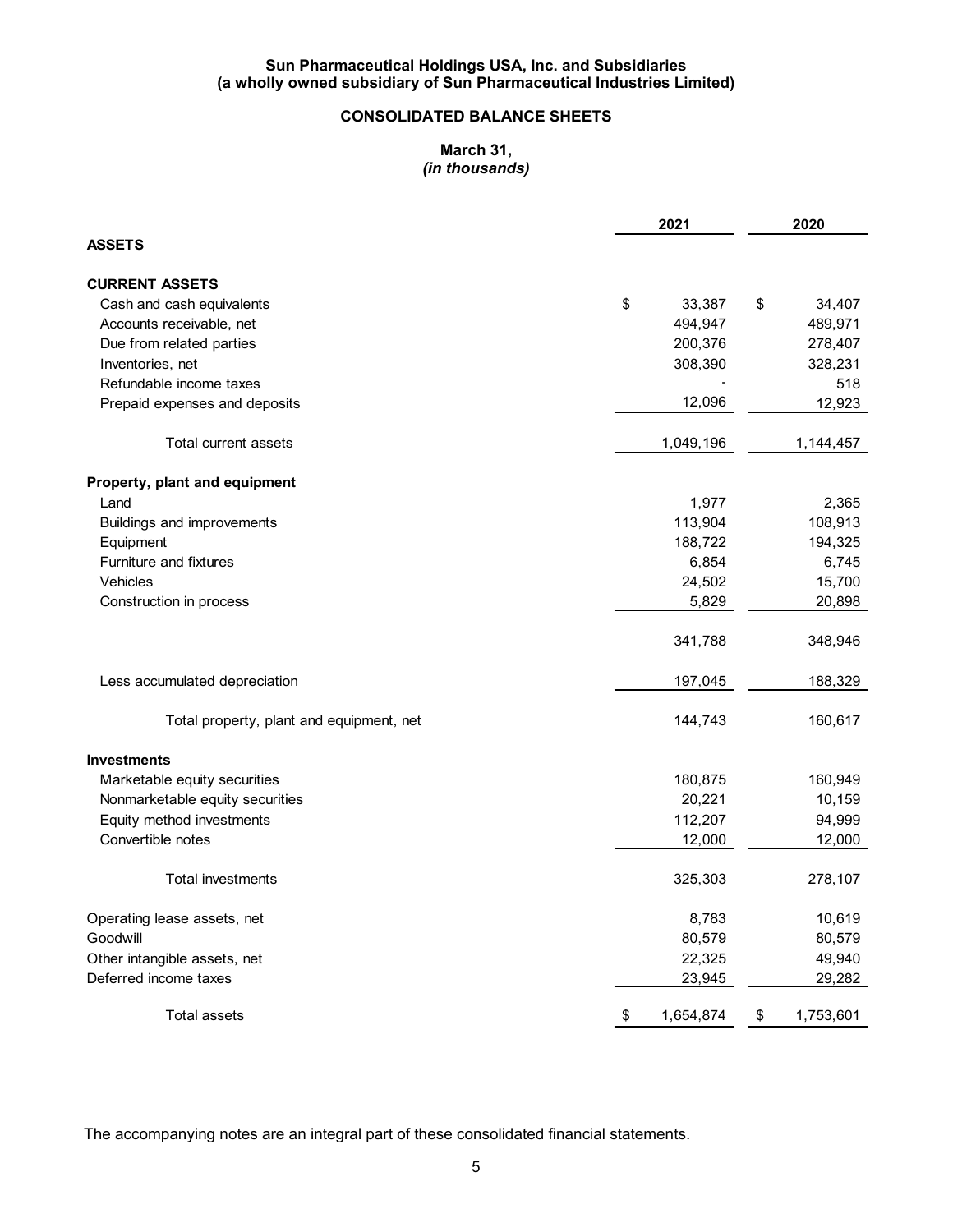# **CONSOLIDATED BALANCE SHEETS - CONTINUED**

# **March 31,**  *(in thousands)*

|                                                           | 2021 |           | 2020 |           |  |
|-----------------------------------------------------------|------|-----------|------|-----------|--|
| <b>LIABILITIES AND SHAREHOLDER'S EQUITY</b>               |      |           |      |           |  |
| <b>CURRENT LIABILITIES</b>                                |      |           |      |           |  |
| Short-term borrowings                                     | \$   | 16,555    | \$   | 230,000   |  |
| Income tax payable                                        |      | 2,480     |      |           |  |
| Accounts payable - trade                                  |      | 89,441    |      | 101,758   |  |
| Accrued expenses                                          |      | 237,462   |      | 228,177   |  |
| Advances from affiliate, current                          |      | 105,252   |      |           |  |
| Current portion of operating lease obligations            |      | 1,814     |      | 1,654     |  |
| Current portion of finance lease obligations              |      | 5,097     |      | 3,877     |  |
| <b>Total current liabilities</b>                          |      | 458,101   |      | 565,466   |  |
| Advances from affiliate, net of current portion           |      | 323,608   |      | 320,304   |  |
| Operating lease obligations, net of current portion       |      | 7,265     |      | 9,544     |  |
| Finance lease obligations, net of current portion         |      | 10,837    |      | 9,856     |  |
| <b>Total liabilities</b>                                  |      | 799,811   |      | 905,170   |  |
| Commitments and contingencies (Notes 1, 7, 11, and 15)    |      |           |      |           |  |
| <b>SHAREHOLDER'S EQUITY</b>                               |      |           |      |           |  |
| Controlling interest                                      |      |           |      |           |  |
| Common stock - \$0 par value, 5,000 shares authorized and |      |           |      |           |  |
| 1 share issued and 1 share outstanding                    |      |           |      |           |  |
| Additional paid-in capital                                |      | 543,880   |      | 543,880   |  |
| Retained earnings                                         |      | 286,252   |      | 280,773   |  |
| Total controlling interest                                |      | 830,132   |      | 824,653   |  |
| Non-controlling interest                                  |      | 24,931    |      | 23,778    |  |
| Total shareholder's equity                                |      | 855,063   |      | 848,431   |  |
| Total liabilities and shareholder's equity                | \$   | 1,654,874 | \$   | 1,753,601 |  |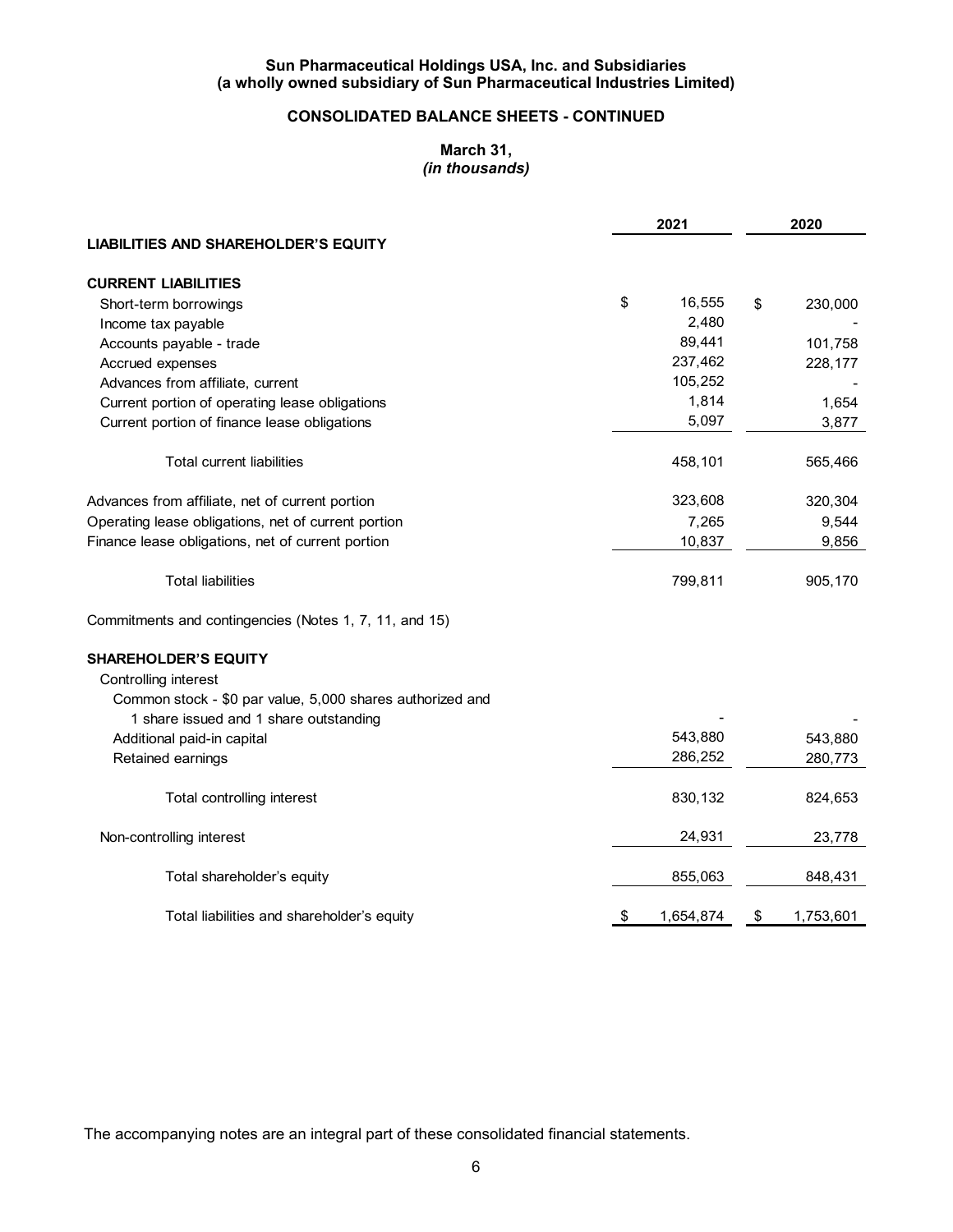# **CONSOLIDATED STATEMENTS OF INCOME**

# **Years ended March 31,**  *(in thousands)*

|                                                     | 2021          | 2020 |            |  |
|-----------------------------------------------------|---------------|------|------------|--|
| Sales, net                                          | \$<br>969,693 | \$   | 987,245    |  |
| Other operating revenue                             | 3,604         |      | 8,571      |  |
|                                                     |               |      |            |  |
| Total revenue                                       | 973,297       |      | 995,816    |  |
| Cost of goods sold                                  | 649,710       |      | 676,690    |  |
| Selling, general and administrative expenses        | 345,557       |      | 158,869    |  |
| Research and development costs                      | 23,578        |      | 31,401     |  |
| Gain on sale of intangible asset                    | (1,729)       |      |            |  |
| Gain on disposal of property, plant, and equipment  | (38)          |      | (1, 587)   |  |
| Operating income                                    | (43, 781)     |      | 130,443    |  |
| Other (expense) income                              |               |      |            |  |
| Interest expense                                    | (15, 926)     |      | (22, 788)  |  |
| Dividend and interest income                        | 34,753        |      | 983        |  |
| Gains (losses) on equity securities                 | 14,250        |      | (101, 470) |  |
| Equity in earnings from equity method investments   | 22,637        |      | 8,639      |  |
| Other income (expense)                              | 48            |      | (372)      |  |
| Other income (expense), net                         | 55,762        |      | (115,008)  |  |
| Income before income taxes                          | 11,981        |      | 15,435     |  |
| Income taxes                                        | 3,822         |      | 8,527      |  |
| Net income                                          | 8,159         |      | 6,908      |  |
| Net income attributable to non-controlling interest | 1,153         |      | 1,032      |  |
| Net income attributable to controlling interest     | \$<br>7,006   | \$   | 5,876      |  |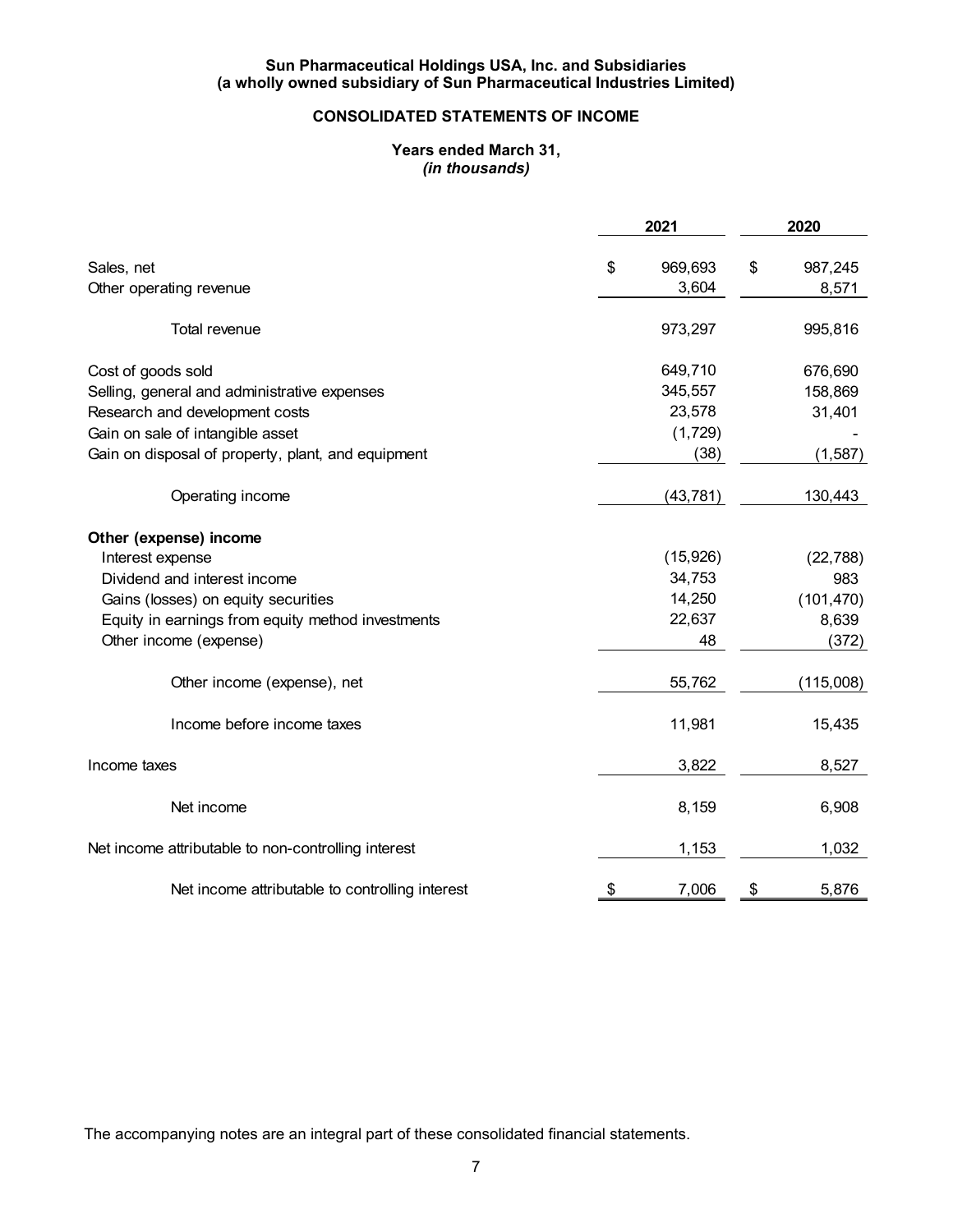# **CONSOLIDATED STATEMENTS OF SHAREHOLDER'S EQUITY**

# **Years ended March 31, 2021 and 2020**  *(in thousands except share data)*

|                                                              | <b>Common Stock</b> |    | <b>Additional</b><br>Paid-in |    | <b>Retained</b>          |    | Non-controlling |    | <b>Total</b><br>Shareholder's |    |               |
|--------------------------------------------------------------|---------------------|----|------------------------------|----|--------------------------|----|-----------------|----|-------------------------------|----|---------------|
|                                                              | <b>Shares</b>       |    | <b>Amount</b>                |    | Capital                  |    | <b>Earnings</b> |    | <b>Interest</b>               |    | <b>Equity</b> |
| Balances, March 31, 2019                                     |                     | \$ |                              | \$ | 543,880                  | \$ | 277,062         | \$ | 22,755                        | \$ | 843,697       |
| Net income                                                   |                     |    |                              |    |                          |    | 5,876           |    | 1,032                         |    | 6,908         |
| Cumulative effect of change in accounting principle (Note 1) |                     |    | $\overline{\phantom{0}}$     |    | $\blacksquare$           |    | (305)           |    | (9)                           |    | (314)         |
| <b>Distributions</b>                                         |                     |    |                              |    |                          |    | (1,860)         |    |                               |    | (1,860)       |
| Balances, March 31, 2020                                     |                     |    | $\blacksquare$               |    | 543,880                  |    | 280,773         |    | 23,778                        |    | 848,431       |
| Net income                                                   |                     |    | $\overline{\phantom{a}}$     |    | $\overline{\phantom{a}}$ |    | 7,006           |    | 1,153                         |    | 8,159         |
| <b>Distributions</b>                                         |                     |    |                              |    |                          |    | (1,527)         |    |                               |    | (1, 527)      |
| Balances, March 31, 2021                                     |                     | ß. |                              | ß. | 543,880                  | S  | 286,252         | S  | 24,931                        | \$ | 855,063       |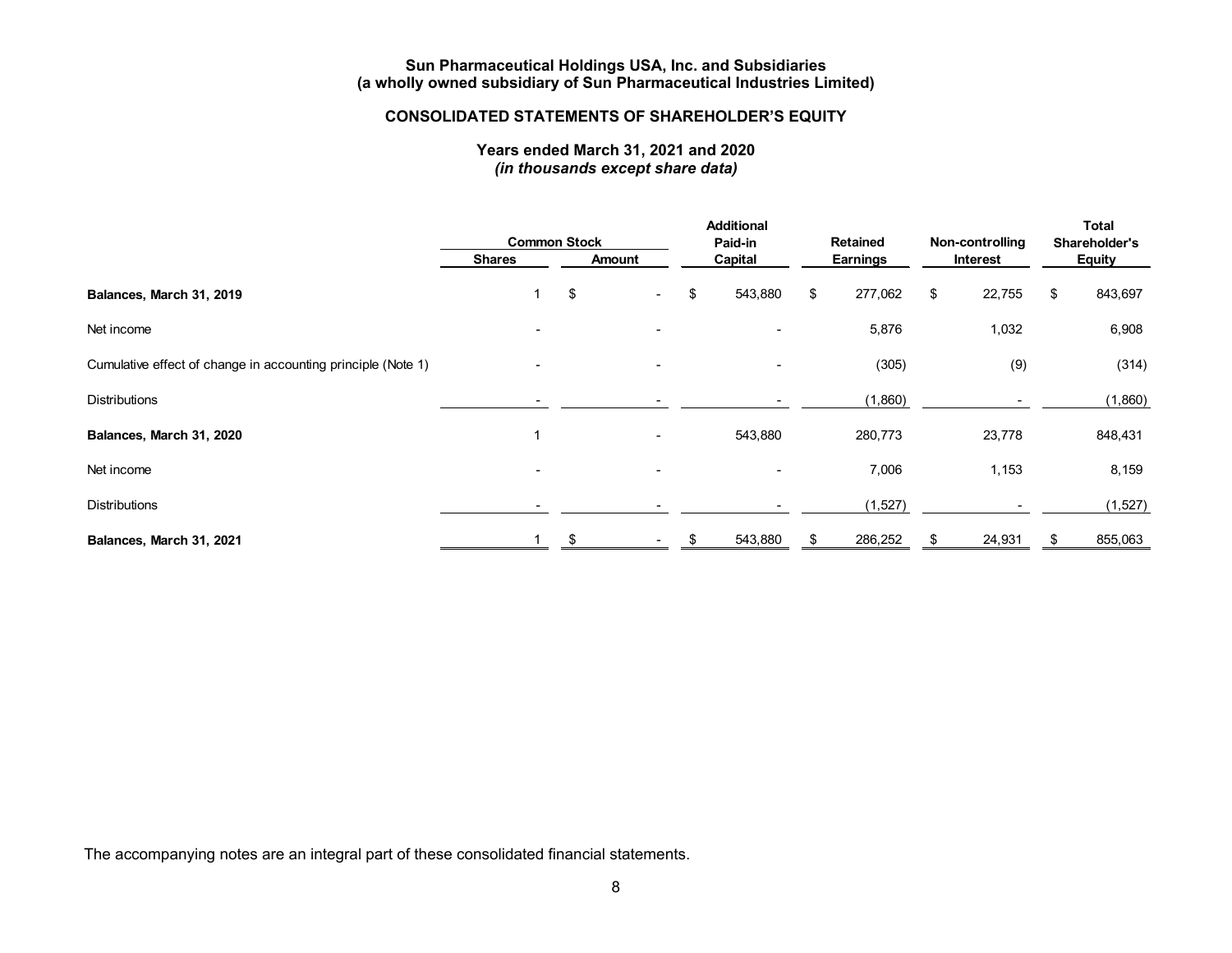# **CONSOLIDATED STATEMENTS OF CASH FLOWS**

# **Years ended March 31,**  *(in thousands)*

|                                                             | 2021 |            | 2020 |                |  |
|-------------------------------------------------------------|------|------------|------|----------------|--|
| Cash flows from operating activities                        |      |            |      |                |  |
| Net income                                                  | \$   | 8,159      | \$   | 6,908          |  |
| Adjustments to reconcile net income to net cash provided by |      |            |      |                |  |
| operating activities                                        |      | 20.643     |      |                |  |
| Depreciation                                                |      |            |      | 20,794         |  |
| Amortization                                                |      | 27,557     |      | 39,420         |  |
| Gains on equity securities - non-marketable                 |      | (7, 702)   |      | (8,895)        |  |
| (Gains) losses on equity securities - marketable            |      | (6, 547)   |      | 110,365        |  |
| Equity in earnings from equity method investments           |      | (22, 637)  |      | (8,639)        |  |
| Stock dividend from investee                                |      | (15,958)   |      |                |  |
| Gain on disposal of property, plant, and equipment          |      | (38)       |      | (1, 587)       |  |
| Gain on sale of intangible asset                            |      | (1,729)    |      |                |  |
| Deferred income taxes                                       |      | 5,337      |      | (13, 289)      |  |
| Allowance for doubtful accounts                             |      | 466        |      | 233            |  |
| Changes in operating assets and liabilities                 |      |            |      |                |  |
| Accounts receivable                                         |      | (5, 442)   |      | 39,562         |  |
| Due from related parties                                    |      | 85,209     |      | (143, 197)     |  |
| Inventories                                                 |      | 19,841     |      | 15,394         |  |
| Income taxes payable/refundable                             |      | 2,998      |      | 837            |  |
| Prepaid expenses and deposits                               |      | 827        |      | 2,397          |  |
| Accounts payable                                            |      | (12, 317)  |      | (12, 529)      |  |
| Accrued expenses                                            |      | 9,285      |      | 64,991         |  |
| Lease obligations                                           |      | (2, 364)   |      | (1,024)        |  |
| Net cash provided by operating activities                   |      | 105,588    |      | 111,741        |  |
| Cash flows from investing activities                        |      |            |      |                |  |
| Purchases and construction of property, plant and equipment |      | (3,403)    |      | (10, 883)      |  |
| Contributions in equity investments - non-marketable        |      | (2,277)    |      |                |  |
| Contributions in equity method investments                  |      | (1, 138)   |      | (3, 335)       |  |
| Contributions in equity investments - marketable            |      | (2, 140)   |      |                |  |
| Distributions from equity method investments                |      | 6,567      |      | 21,911         |  |
| Issuance of convertible note                                |      |            |      | (900)          |  |
| Proceeds on disposal of property, plant, and equipment      |      | 22         |      |                |  |
| Proceeds from sale of intangible assets                     |      | 1,787      |      |                |  |
| Proceeds from sale of marketable securities                 |      | 4,636      |      | $\blacksquare$ |  |
| Net cash provided by investing activities                   |      | 4,054      |      | 6,793          |  |
|                                                             |      |            |      |                |  |
| Cash flows from financing activities                        |      |            |      |                |  |
| Proceeds from short-term bank borrowings                    |      | 1,555      |      | 20.000         |  |
| Net repayment of line of credit borrowings                  |      | (215,000)  |      | (160,000)      |  |
| Net advances from affiliates                                |      | 108,556    |      | 7,917          |  |
| Repayment of lease obligations                              |      | (4, 246)   |      | (8, 807)       |  |
| Distributions                                               |      | (1, 527)   |      | (1,860)        |  |
| Net cash used in financing activities                       |      | (110, 662) |      | (142, 750)     |  |
| Net decrease in cash and cash equivalents                   |      | (1,020)    |      | (24, 216)      |  |
| Cash and cash equivalents, beginning of year                |      | 34,407     |      | 58,623         |  |
| Cash and cash equivalents, end of year                      | \$   | 33,387     | \$   | 34,407         |  |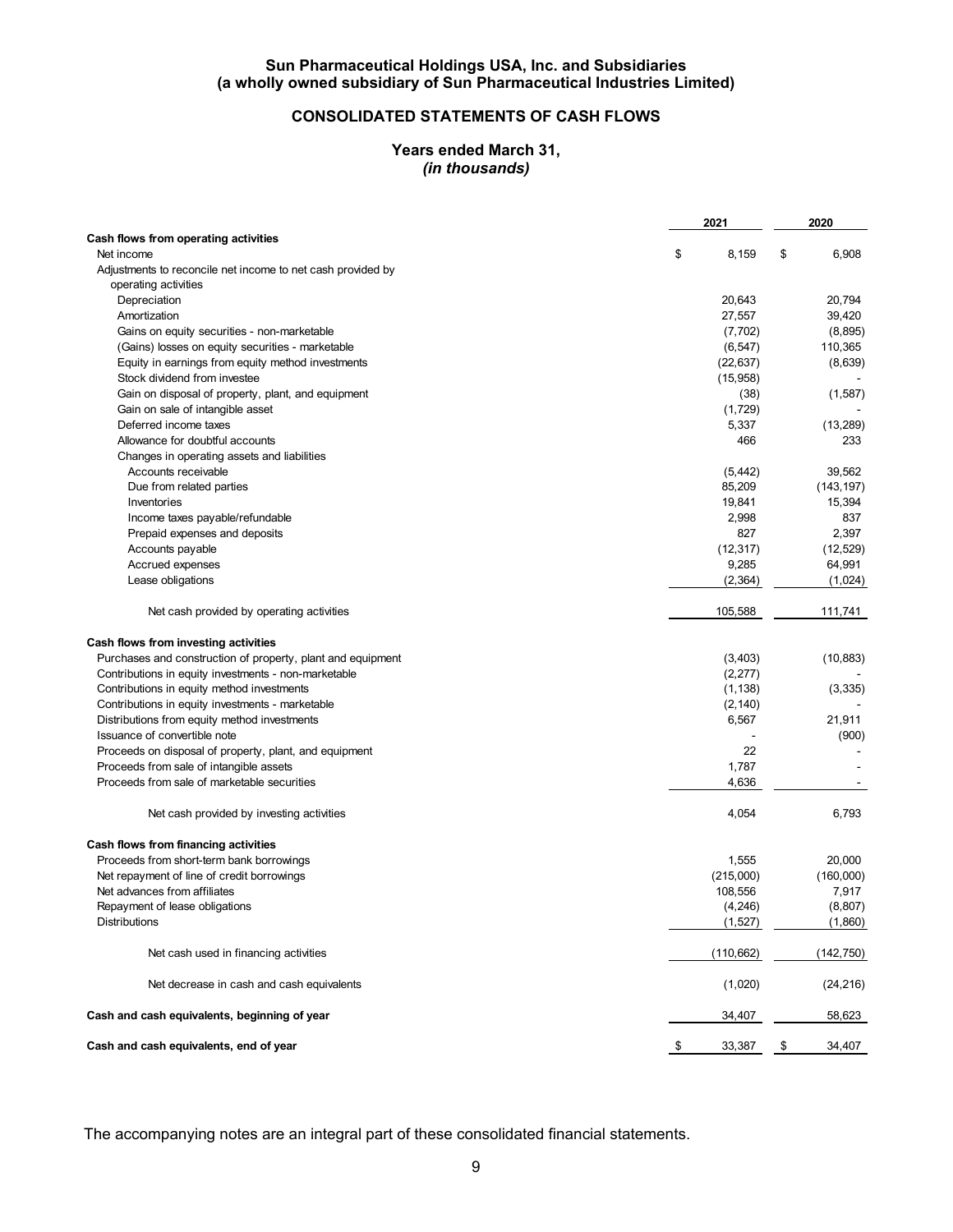### **NOTES TO CONSOLIDATED FINANCIAL STATEMENTS**

#### **March 31, 2021 and 2020 (Dollars in thousands)**

# **NOTE 1 - NATURE OF BUSINESS, BASIS OF PRESENTATION AND SUMMARY OF SIGNIFICANT ACCOUNTING POLICIES**

#### *Organization, Basis of Presentation, and Nature of Business*

Sun Pharmaceutical Holdings USA, Inc. ("Sun Holding"), with headquarters in Princeton, New Jersey, is a wholly owned subsidiary of Sun Pharmaceutical Industries Limited ("Sun Limited"), a specialty pharmaceutical business organized under the laws of, and based in, India. Sun Holding has no operating activities. All operating activities are carried out by its subsidiaries; Sun Pharmaceutical Industries, Inc. and subsidiaries ("Sun"), which is 97% owned by Sun Holding and 3% by Sun Limited, and Ranbaxy, Inc. and subsidiaries ("Ranbaxy"), which is wholly owned by Sun Holding (collectively, "Sun Pharma" or the "Company").

The Company develops, licenses, manufactures, markets and distributes generic and brand prescription and over-the-counter pharmaceuticals to the nation's largest wholesalers, distributors, warehousing and non-warehousing chain drugstores and managed care providers, throughout the United States, Canada and Puerto Rico. The process of developing a line of proprietary drugs requires approvals by the United States Food and Drug Administration ("FDA") of Abbreviated New Drug Applications ("ANDAs") for generic drugs and New Drug Applications ("NDAs") for brand drugs. The Company distributes various products exclusively for Sun Limited and also Company owned products (those products for which the Company owns the ANDAs) manufactured in its own facilities as well as by Sun Limited and other third parties. Generic products are intended to treat a variety of disorders including, but not limited to, hypertension, arthritis, epilepsy, diabetes, depression, cancer and pain management. The Company has brand products that currently are primarily intended to treat patients related to dermatology. The Company has divisions for the distribution of various proprietary brand products in the therapeutic categories of ophthalmology, dermatology (biologics), oncology and neurology.

Subsidiaries of Sun Pharmaceutical Industries, Inc. include:

Chattem Chemicals, Inc. ("Chattem"), a wholly owned subsidiary, is based in Chattanooga, Tennessee. Chattem is primarily engaged in the business of manufacturing Active Pharmaceutical Ingredients ("APIs"), surfactants and aluminum performance additives.

Mutual Pharmaceutical Company Inc. ("Mutual"), a wholly owned subsidiary was based in Philadelphia, Pennsylvania. In June 2016, Mutual sold its real property and operating assets. At the same time, Mutual entered into a manufacturing contract agreement with the new owners to manufacture certain of the drugs previously manufactured by the Company. The term of the agreement is two years with provisions for extensions. Effective April 1, 2020, Mutual was dissolved, and all the assets and liabilities were simultaneously transferred to Sun.

DUSA Pharmaceuticals Inc. ("DUSA"), a wholly owned subsidiary, is based in Wilmington, Massachusetts, and is primarily engaged in the business of manufacturing and marketing branded dermatology formulations and medical devices used for treatment of dermatological conditions.

Pharmalucence Inc. ("Pharmalucence") a wholly owned subsidiary is based in Billerica, Massachusetts. Pharmalucence manufactures its own line of generic injectable radiopharmaceuticals and sells to radiopharmacies and distributors. It also provides contract and private label formulation development and manufacturing services of parenteral products in either liquid or lyophilized form. Effective April 1, 2020, Pharmalucence was dissolved, and all the assets and liabilities were simultaneously transferred to Sun.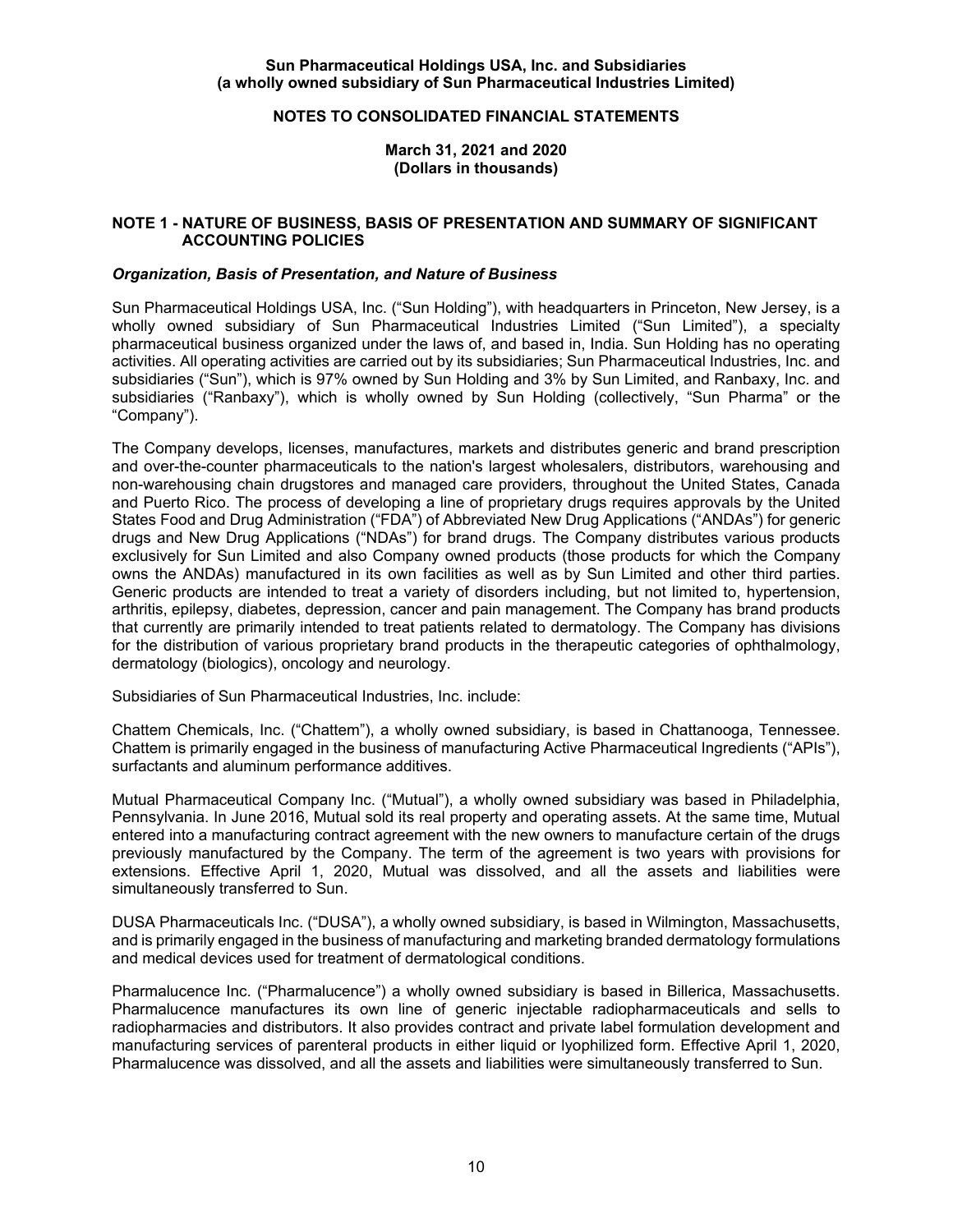# **NOTES TO CONSOLIDATED FINANCIAL STATEMENTS - CONTINUED**

### **March 31, 2021 and 2020 (Dollars in thousands)**

Taro Development Corporation ("TDC"), a wholly owned subsidiary, is based in New York and has a wholly owned subsidiary, Morley & Company, also based in New York. Neither of these entities had operating activity in Fiscal 2021 nor 2020. Effective April 1, 2020, Morley & Company was dissolved, and all the assets and liabilities were simultaneously transferred to TDC.

Sun's manufacturing and distribution facilities are located in Cranbury, New Jersey; Chattanooga, Tennessee; and Billerica, Massachusetts. The Company also has executive offices in these locations.

Subsidiaries of Ranbaxy include:

Ohm Laboratories, Inc. ("Ohm") a wholly owned subsidiary is based in New Brunswick, New Jersey, and has two manufacturing locations in New Jersey and one warehouse in New Brunswick.

InSite Vision Incorporated ("InSite") a wholly owned subsidiary is based in Alameda, California and develops products to treat eye problems: ocular infection, pain and inflammation in ocular surgery and glaucoma. Effective April 1, 2020, InSite was dissolved, and all the assets and liabilities were simultaneously transferred to Sun.

Ranbaxy Signature L.L.C. ("Signature") is a 67.5% owned joint venture. Signature has the rights to a diabetic product that is marketed and distributed through Sun Pharmaceutical Industries, Inc.

#### *Principles of Consolidation*

The consolidated financial statements, which are the responsibility of management, have been prepared in conformity with accounting principles generally accepted in the United States of America ("U.S. GAAP"). The consolidated financial statements are prepared in the functional currency of U.S. dollars and include the accounts of consolidated subsidiaries. All significant intercompany accounts and transactions have been eliminated in consolidation.

#### *Economic Uncertainty*

The outbreak of a novel coronavirus ("COVID-19"), which the World Health Organization declared in March 2020 to be a pandemic, continues to spread throughout the United States of America and the globe. Many United States Governors issued temporary Executive Orders that, among other stipulations, effectively prohibit in-person work activities for most industries and businesses, having the effect of suspending or severely curtailing operations. The extent of the ultimate impact of the pandemic on the Company's operational and financial performance will depend on various developments, including the duration and spread of the outbreak, and its impact on customers, employees, and vendors, all of which cannot be reasonably predicted at this time. While management reasonably expects the COVID-19 outbreak to negatively impact the Company's consolidated financial condition, operating results, and timing and amounts of cash flows, the related financial consequences and duration are highly uncertain.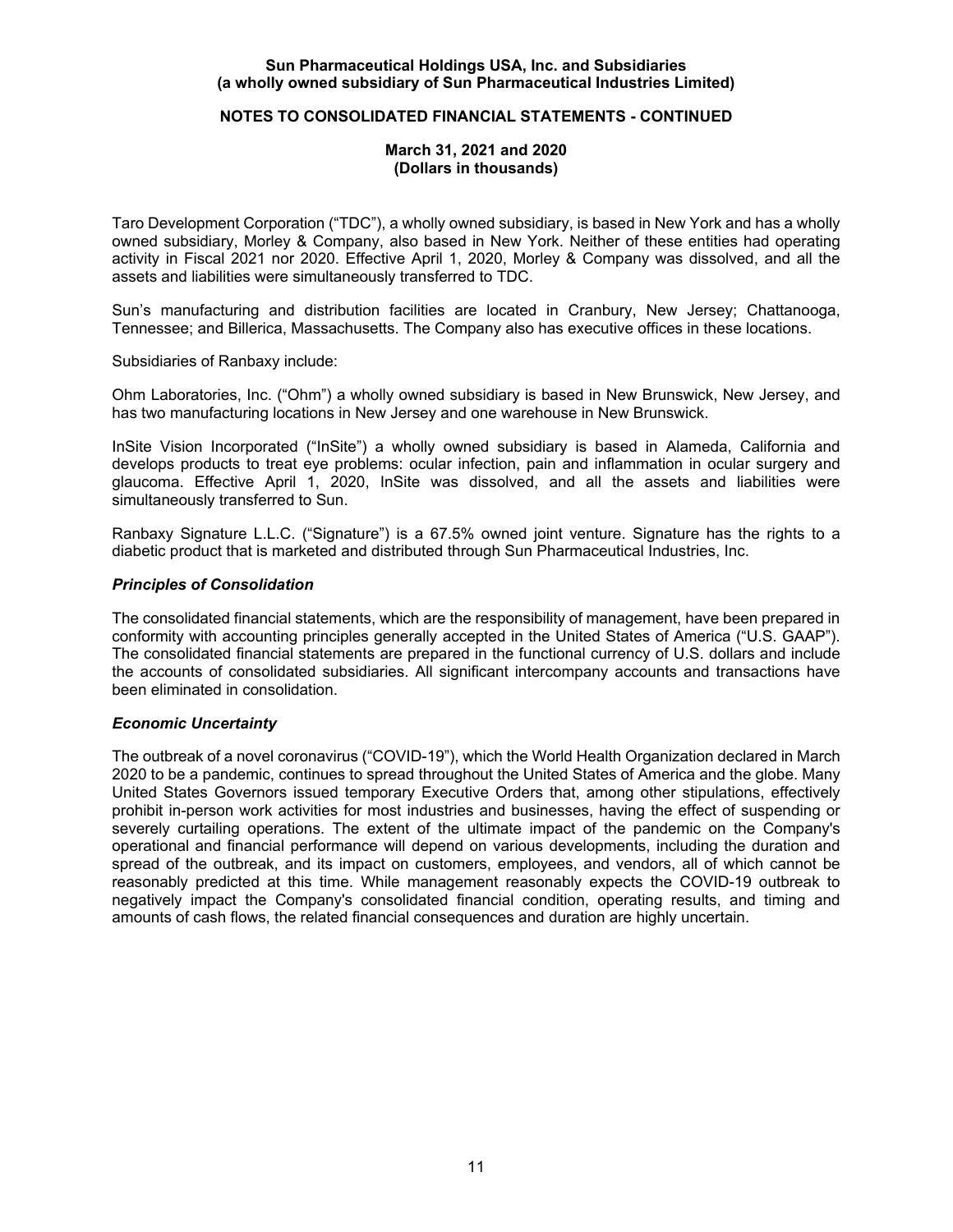### **NOTES TO CONSOLIDATED FINANCIAL STATEMENTS - CONTINUED**

**March 31, 2021 and 2020 (Dollars in thousands)** 

## *Use of Estimates*

The preparation of consolidated financial statements in conformity with U.S. GAAP requires management to make estimates and assumptions that affect the reported amounts of assets and liabilities and disclosure of contingent assets and liabilities at the dates of the consolidated financial statements and the reported amounts of revenues and expenses during the reporting years. Actual results could differ from those estimates. Significant estimates include, but are not limited to, realization of deferred tax assets, provisions for estimated customer returns, discounts, rebates, coupons and other price adjustments, including customer chargebacks (see "Revenue Recognition" below), valuation of inventories, valuation of investments, determination of useful lives and potential impairment of property, plant and equipment and intangible assets and other long-lived assets.

#### *Recent Accounting Pronouncements - Not Yet Adopted*

In June 2016, the Financial Accounting Standards Board ("FASB") issued Accounting Standards Update ("ASU") 2016-13, *Financial Instruments* - *Credit Losses (Topic 326): Measurement of Credit Losses on Financial Instruments* ("ASU 2016-13"). This ASU provides guidance for recognizing credit losses on financial instruments based on an estimate of current expected credit losses model. This new standard amends the current guidance on the impairment of financial instruments and adds an impairment model known as current expected credit loss (CECL) model that is based on expected losses rather than incurred losses. Under the new guidance, an entity will recognize as an allowance its estimate of expected credit losses. The FASB subsequently issued ASU 2019-04, *Codification Improvements to Topic 326, Financial Instruments - Credit Losses, Topic 815, derivatives and Hedging, and Topic 825, Financial Instruments,* and ASU 2019-11, *Codification Improvements to Topic 326, Financial Instruments - Credit Losses to clarify,* and address certain items related to the amendments in ASU 2016-13. Accounting Standards Codification ("ASC") 2016-13 is effective for fiscal years beginning after December 15, 2022, including interim reporting periods within those fiscal years with early adoption permitted. The Company is evaluating this ASU but does not anticipate a significant impact on its consolidated financial statements based on its historical trend of bad debt expense relating to trade accounts receivable.

#### *Cash and Cash Equivalents*

Cash and cash equivalents consist of demand deposits in banks, cash on hand and all highly liquid investments purchased with an original maturity of three months or less. The Company invests its excess cash primarily in deposits with major banks and in other high-quality short-term liquid money market investments. During the normal course of business, the Company may maintain cash on deposit in excess of federally insured limits with financial institutions. The Company maintains a policy of making investments only with institutions with at least an investment grade credit rating.

#### *Investments*

The Company invests in equity securities of public and private companies to promote business and strategic objectives. These investments, although long term, are generally focused on the development of these individual drugs and are not intended to be ongoing relationships.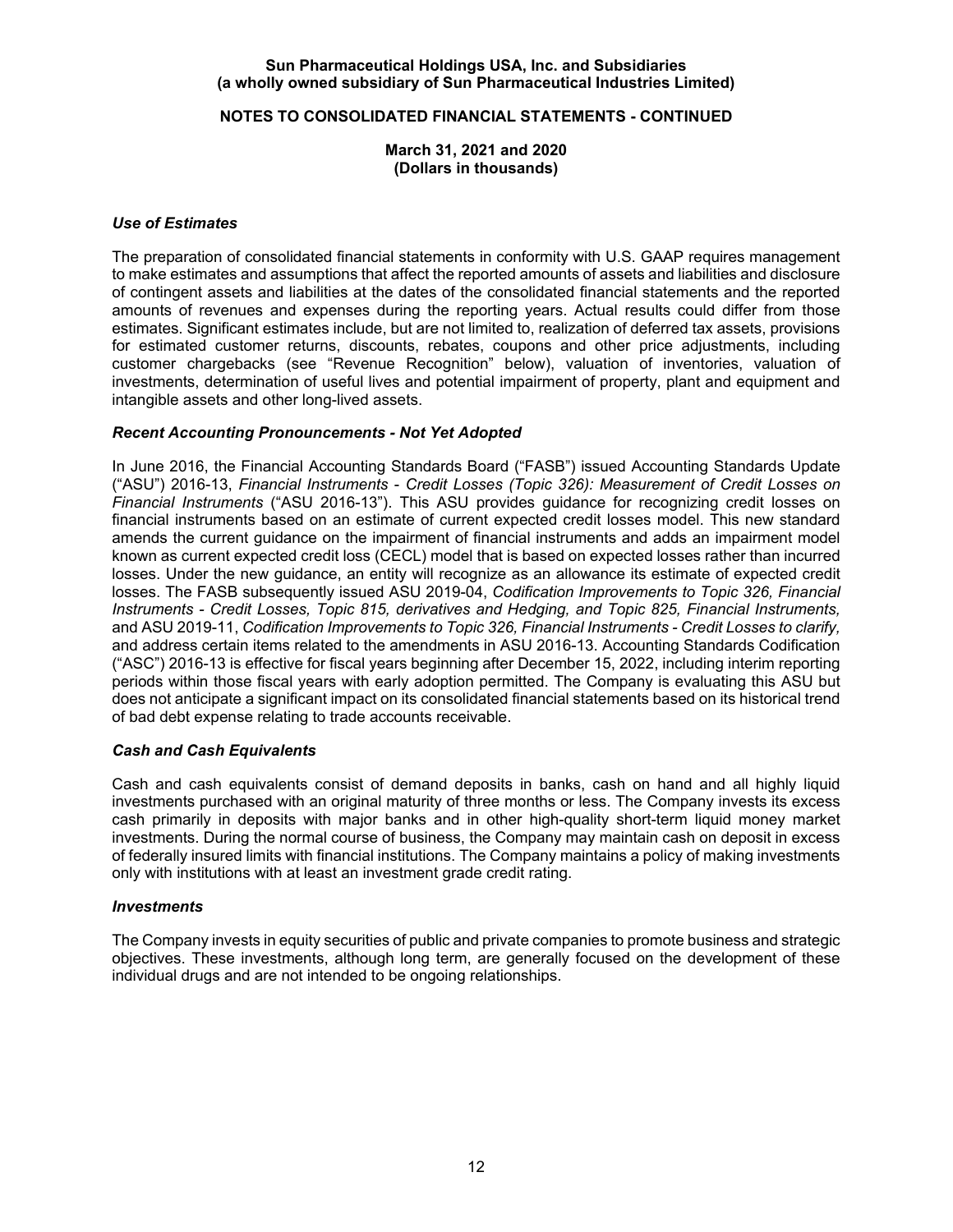# **NOTES TO CONSOLIDATED FINANCIAL STATEMENTS - CONTINUED**

### **March 31, 2021 and 2020 (Dollars in thousands)**

Marketable equity securities are equity securities with readily determinable fair value that are measured and recorded at fair value on a recurring basis with changes in fair value, whether realized or unrealized, recorded through the consolidated statements of income. Sun, through its subsidiary TDC, holds 2,333,802 shares of Taro Pharmaceutical Industries, Ltd. ("Taro"). Sun Limited, along with several of its subsidiaries, holds the majority of the common shares of Taro. The American Depository Shares of Taro are traded on the New York Stock Exchange. Management does not intend to sell the securities of this affiliate in the near future since such interests were acquired as strategic investments by Sun Limited and its subsidiaries.

Investee companies that are not consolidated, but over which the Company exercises significant influence, are accounted for using the equity method of accounting. Whether or not the Company exercises significant influence with respect to an investee depends on an evaluation of several factors including, among others, representation on the investee company's board of directors, and ownership level, which is generally a 20% to 50% interest in the voting securities for corporate entities and between 5% and 50% interest in the voting securities for noncorporate entities. Under the equity method of accounting, an investee's underlying accounts are not reflected within the Company's consolidated balance sheets and consolidated income statements; rather, the Company's share of the earnings or losses of the investee is reflected in the caption "Equity in earnings from equity method investments" in the consolidated statements of income. The Company's carrying value in an equity method investee is reflected in the caption "Equity method investments" on the consolidated balance sheets.

Nonmarketable equity securities are equity securities without readily determinable fair values that are not accounted for under the consolidation or the equity method of accounting. Management has elected the measurement alternative for these investments that do not have readily determined fair values. Under this alternative, such investments are measured at cost minus impairment, if any, plus or minus changes resulting from qualifying observable price changes in orderly transactions for an identical or similar investment of the same issuer. At March 31, 2021, the Company has outstanding capital commitments of approximately \$904 to these investees.

Realized and unrealized gains and losses resulting from changes in fair value or the sale of equity investments are reported as "(Losses) gains on equity securities" on the consolidated statements of income. All (losses) gains recognized in Fiscal 2021 and 2020 are unrealized.

#### *Convertible Notes*

During Fiscal 2018, the Company converted a \$7,000 advance to one of its development stage investees into a convertible note. The convertible note matured in February 2020. On April 30, 2020, an amendment was entered into, which extended the maturity date to December 31, 2021. Interest accrues at an annual rate of 12%. The investee may prepay the convertible note in \$1,000 increments without penalty. The Company has the right to convert any outstanding principal into shares of the investee's common stock, at any time on or before the maturity date at its discretion. If the Company chooses to convert, it will forfeit all accrued and unpaid interest.

During Fiscal 2019, an addendum to the original convertible note agreement was signed. As a result, the Company agreed to invest an additional \$5,000 of which \$0 and \$900 was invested in Fiscal 2021 and 2020, respectively. These convertible notes matured in December 2019. On April 30, 2020, an amendment was entered into, which extended the maturity date to December 31, 2021. Interest accrues at an annual rate of 12%. The investee may prepay the convertible note in \$1,000 increments without penalty. The Company has the right to convert any outstanding principal into shares of the investee's common stock, at any time on or before the maturity date at its discretion. If the Company chooses to convert, it will forfeit all accrued and unpaid interest.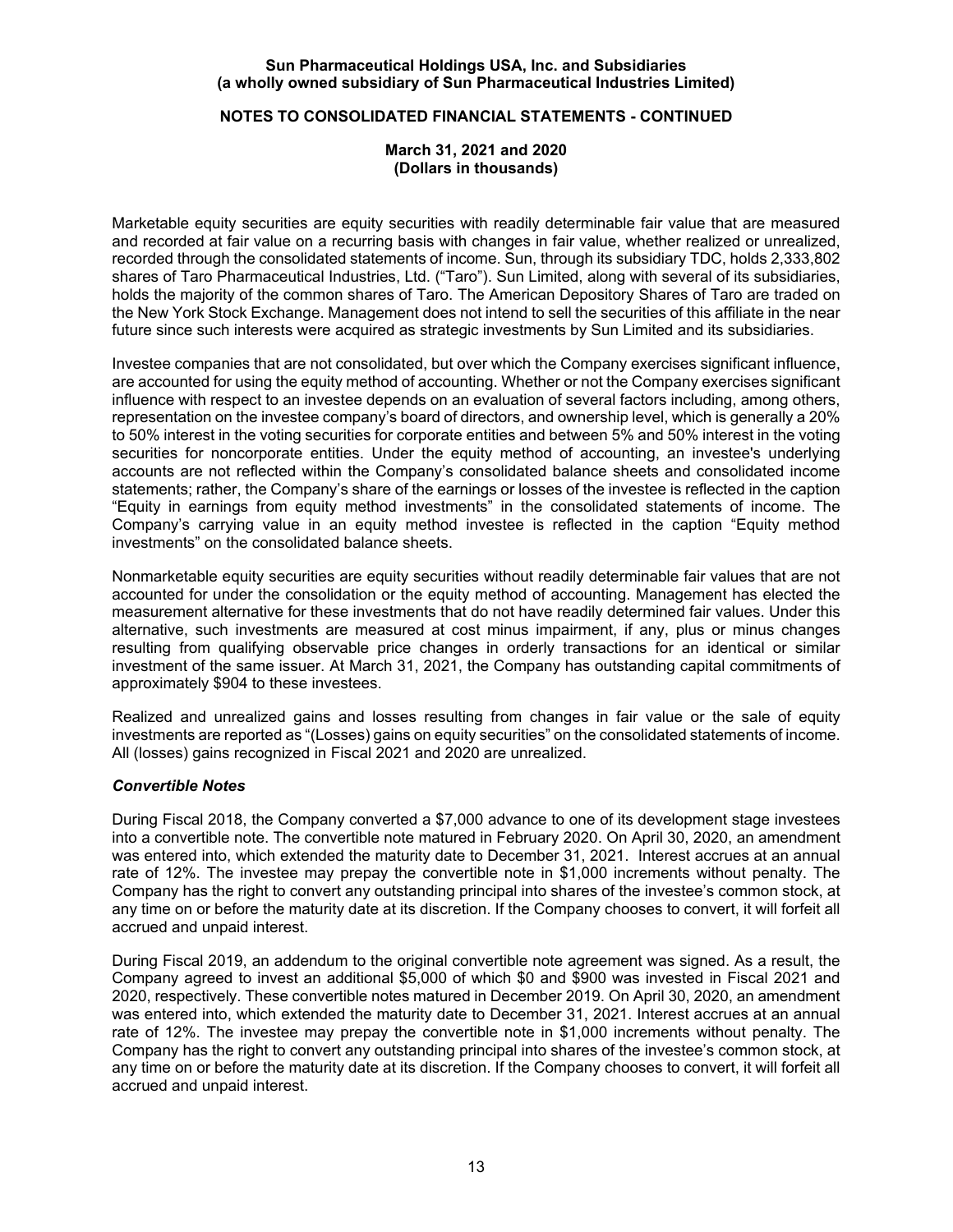# **NOTES TO CONSOLIDATED FINANCIAL STATEMENTS - CONTINUED**

### **March 31, 2021 and 2020 (Dollars in thousands)**

The conversion feature of these notes does not allow for a cash settlement. The shares delivered on conversion are privately held and, therefore, not readily convertible to cash. As a result, the conversion feature does not have a net settlement characteristic and, therefore, does not meet the definition of a derivative.

#### *Advances from Affiliates (Related by Common Ownership and Management Control)*

The Company has received funds from Alkaloida Chemical Co. ZRT, Sun Pharma Netherlands B.V. and Sun Limited. These advances are considered unsecured operating loans. On an annual basis, any unpaid accrued interest is rolled into the principal balance. The Alkaloida Chemical Co. ZRT should be repaid by May 2026 unless the parties mutually agreed otherwise. The effective interest rates were 3.014% and 4.68% at March 31, 2021 and 2020, respectively. These advances have been classified as noncurrent in the consolidated balance sheets. Sun Pharma Netherlands B.V. should be repaid within six months. The effective interest rate is 0%. These advances have been classified as current in the consolidated balance sheets. Sun Limited should be repaid in one year from date of receipt. The effective interest rate was 1.46% at March 31, 2021.These advances have been classified as current in the consolidated balance sheets.

#### *Due from Related Parties*

The Company enters into transactions with related parties in the normal course of business. These balances bear no interest and are not collateralized and have no specified due dates. These balances are classified as current in the consolidated balance sheets as they are expected to be collected in the normal course of business.

#### *Revenue Recognition*

Revenue from product sales is recognized only when: the parties to the contract have approved it and are committed to perform their respective obligation, the Company can identify each party's rights regarding the distinct goods or services to be transferred ("performance obligations"), the Company can determine the transaction price for the goods or services to be transferred, the contract has commercial substance and it is probable that the Company will collect the consideration to which it is entitled in exchange for the goods or services that will be transferred to the customer.

Revenues are recorded in the amount of consideration to which the Company expects to be entitled in exchange for performance obligations upon transfer of control to the customer, excluding amounts collected on behalf of other third parties and sales taxes.

The amount of consideration the Company expects to be entitled varies as a result of rebates, chargebacks, returns, and other sales reserves and allowances the Company offers its customers and their customers, as well as the occurrence or nonoccurrence of future events, including milestone events. A minimum amount of variable consideration is recorded concurrently with the satisfaction of performance obligations to the extent that it is probable that a significant reversal in the amount of cumulative revenue recognized will not occur when the uncertainty associated with the variable consideration is subsequently resolved. Estimates of variable consideration are based on historical experience and the specific terms in the individual agreements. Rebates and chargebacks are the largest components of sales reserves and allowances. For further description of sales reserves and allowances and how they are estimated, see "Allowances for Sales Adjustments" below.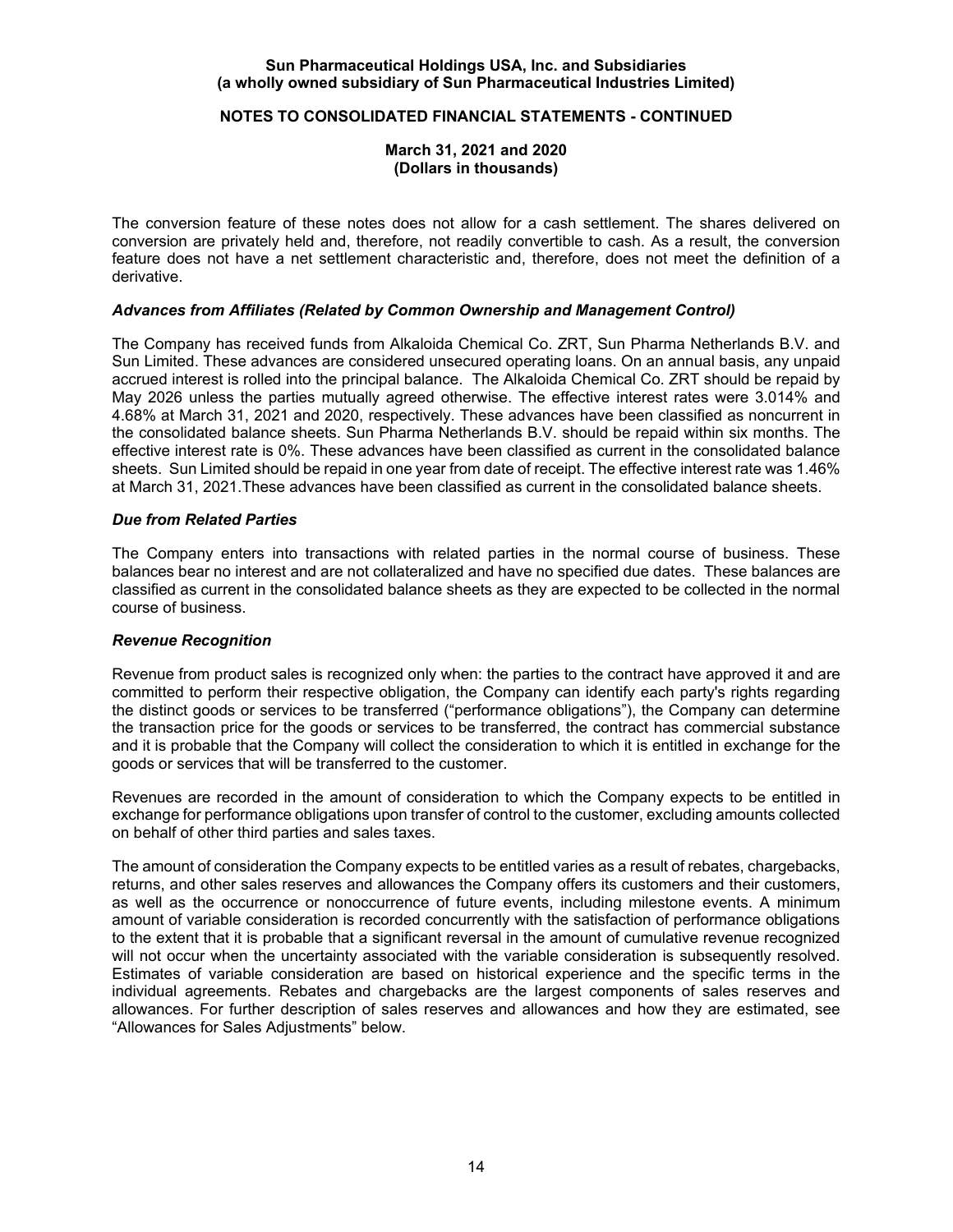### **NOTES TO CONSOLIDATED FINANCIAL STATEMENTS - CONTINUED**

#### **March 31, 2021 and 2020 (Dollars in thousands)**

The Company does not adjust the promised consideration for the effects of a significant financing component as it is expected, at contract inception, that the period between the transfer of the promised goods or services to the customer and the time the customer pays for these goods or services to be generally one year or less. The Company's credit terms to customers are in average between 60 and 90 days.

The Company's customers consist primarily of large U.S. pharmaceutical wholesalers who sell directly into the retail channel, chain drug stores, distributors, managed care customers and radiopharmaceutical pharmacies. For the products being sold from DUSA the primary customers are physicians and hospitals.

Revenue from the sales of goods, including sales to wholesalers, is recognized when the customer obtains control of the product. This generally occurs when the products are received by the customers and they obtain the risks and rewards of ownership and the Company has a right to payment. The majority of the Company's revenues are made in the U.S.

Revenue for distinct intellectual property ("IP") rights is accounted for based on the nature of the promise to grant the license. In determining whether the Company's promise is to provide a right to access its IP or a right to use its IP, the Company considers the nature of the IP to which the customer will have rights. IP is either functional IP, which has significant standalone functionality or symbolic IP, which does not have significant standalone functionality. Revenue from functional IP is recognized at the point in time when control of the distinct license is transferred to the customer, when the Company has a present right to payment and risks and rewards of ownership are transferred to the customer. Revenue from symbolic IP is recognized over the access period to the Company's IP. In Fiscal 2021, the Company recognized a \$1,729 gain from the sale of IP which is classified as "Gain on sale of intangible assets" within the consolidated statements of income.

Revenue from royalties promised in exchange for a license of IP is recognized at the point in time that the related products are sold by the third party. Revenues from licensing arrangements included royalty income of \$1,120 and \$326 in Fiscal 2021 and Fiscal 2020, respectively, and are included in "Other operating revenue" on the consolidated statements of income.

The Company makes sales of products under various marketing and distribution agreements. The Company recognizes revenue from such sales in accordance with FASB ASC Topic 606-10-55-37, *Principal versus Agent Considerations*. Management has evaluated the various indicators described under this guidance and has determined that such revenues should be considered on a gross-reporting basis. The factors include the following, which led management to make such determination: (1) the title of the goods have been transferred to the Company and the Company assumes all general inventory risks; (2) the Company is responsible for fulfilling the promise to provide the specified good to customers; and (3) the Company has discretion in establishing the prices for the specific good.

InSite performs research and development activities on behalf of Sun Limited. These activities are undertaken with the prospect of gaining new scientific or technical knowledge and to plan or design for the production of new or substantially improved products or processes. Revenue related to these activities is recognized when the performance obligations outlined by Sun Limited are fulfilled. The Company manufactures exhibit batches for Sun Limited and also provides business support services to Sun Limited and Ranbaxy Canada (a party related through ultimate common ownership). The Company recovers the cost of manufacturing exhibit batches and the cost of services plus an agreed-upon markup pursuant to the terms of the respective agreements. These revenues amounted to \$2,484 and \$8,031 for Fiscal 2021 and Fiscal 2020, respectively, and are included in "Other operating revenue" on the consolidated statements of income.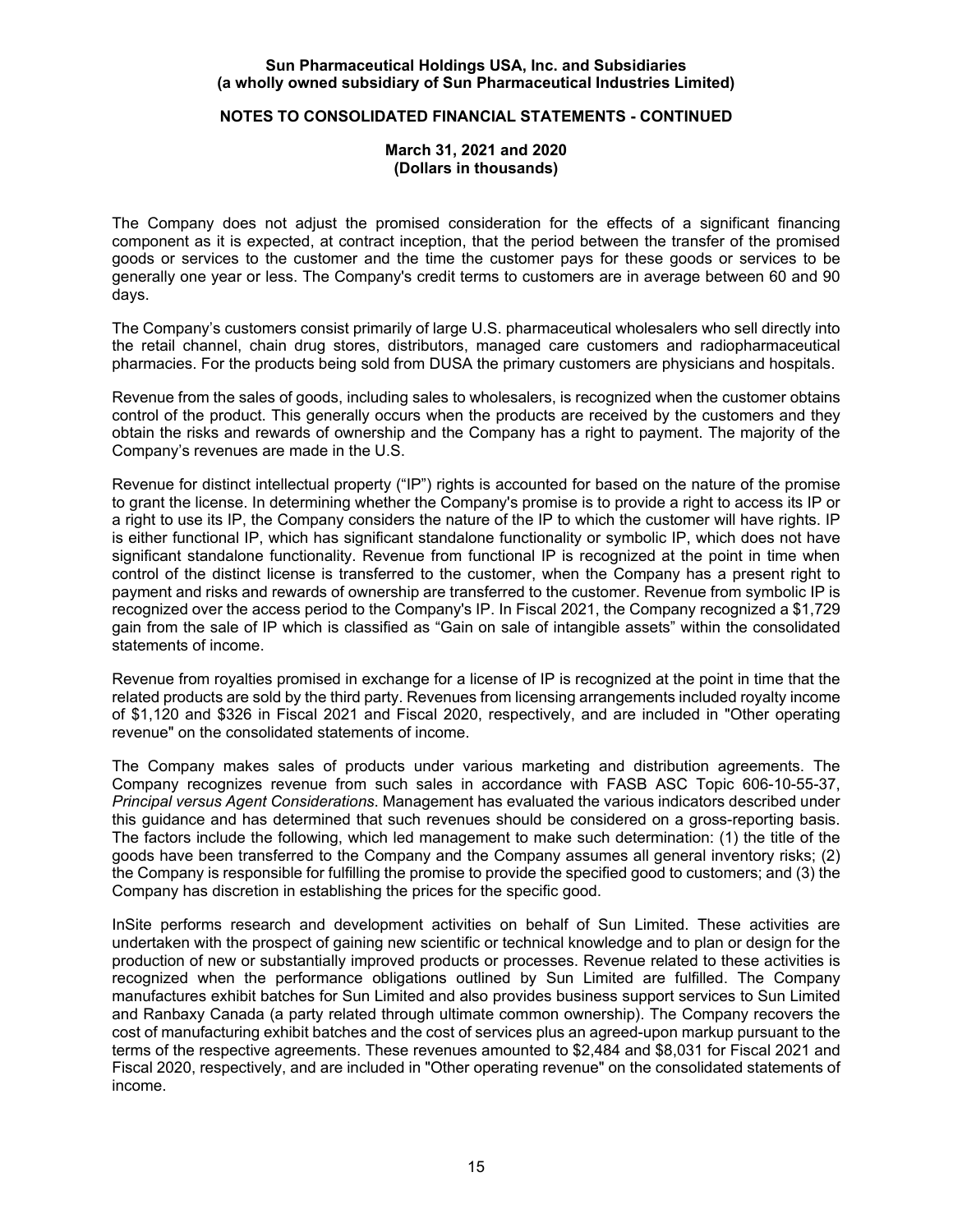# **NOTES TO CONSOLIDATED FINANCIAL STATEMENTS - CONTINUED**

### **March 31, 2021 and 2020 (Dollars in thousands)**

Contract liabilities are mainly comprised of deferred revenues. When the Company receives advance payments from customers for the sale of products, such payments are deferred and reported as advances from customers until all conditions for revenue recognition are met. These amounts are \$0 at March 31, 2021 and 2020.

#### *Shipping and Handling Costs*

Shipping and handling costs are considered to be a fulfillment cost. These costs are included in selling, general and administrative expenses and amounted to \$10,941 and \$13,244 in Fiscal 2021 and Fiscal 2020, respectively.

#### *Allowances for Sales Adjustments*

Variable consideration includes sales reserves and allowances. Chargebacks, customer rebates, shelf stock adjustments and sales discounts are netted against trade receivables. Sales returns, Medicaid and Medicare rebates, managed care rebates, and patient coupons are recorded within accrued expenses on the consolidated balance sheets. The Company recognizes these provisions at the time of the sale and adjusts them if the actual amounts differ from the estimated provisions. The following briefly describes the nature of each deduction and how the provisions are estimated:

#### *Chargebacks*

Chargebacks represent the Company's most significant provision against gross accounts receivable and related reduction to gross sales revenue. Chargebacks are retroactive credits given to wholesale customers that represent the difference between the lower price they sell (contractual price) to retail, chain stores, and managed care organizations and what the Company charges the wholesaler. The Company estimates chargebacks at the time of sale to their wholesale customers. Wholesaler customers who submit chargebacks to the Company do not reference a specific invoice that the chargeback is related to when the chargeback is submitted to the Company. Thus, the Company cannot determine the specific period to which the wholesaler's chargeback relates.

The Company considers the following factors in the determination of the estimates of sales chargebacks:

- 1) The historical data of chargebacks as a percentage of sales, as well as actual chargeback reports received from primary wholesaler customers.
- 2) Volume of all products sold to wholesaler customers and the average chargeback rates for the current quarter as compared to the previous quarter and compared to the last six-month period.
- 3) The sales trends and future estimated prices of products, wholesale acquisition cost (WAC), the contract prices with the retailers, chain stores, managed care organizations (end-users), and wholesaler customer's contract prices.
- 4) The Company utilizes data on remaining inventories on hand at primary wholesaler customers at the end of each reporting period in the calculation of estimates.

Approximately 70% and 75% of the total allowance for trade receivables at March 31, 2021 and 2020, respectively, have been established to provide for estimated sales chargebacks (see Note 3).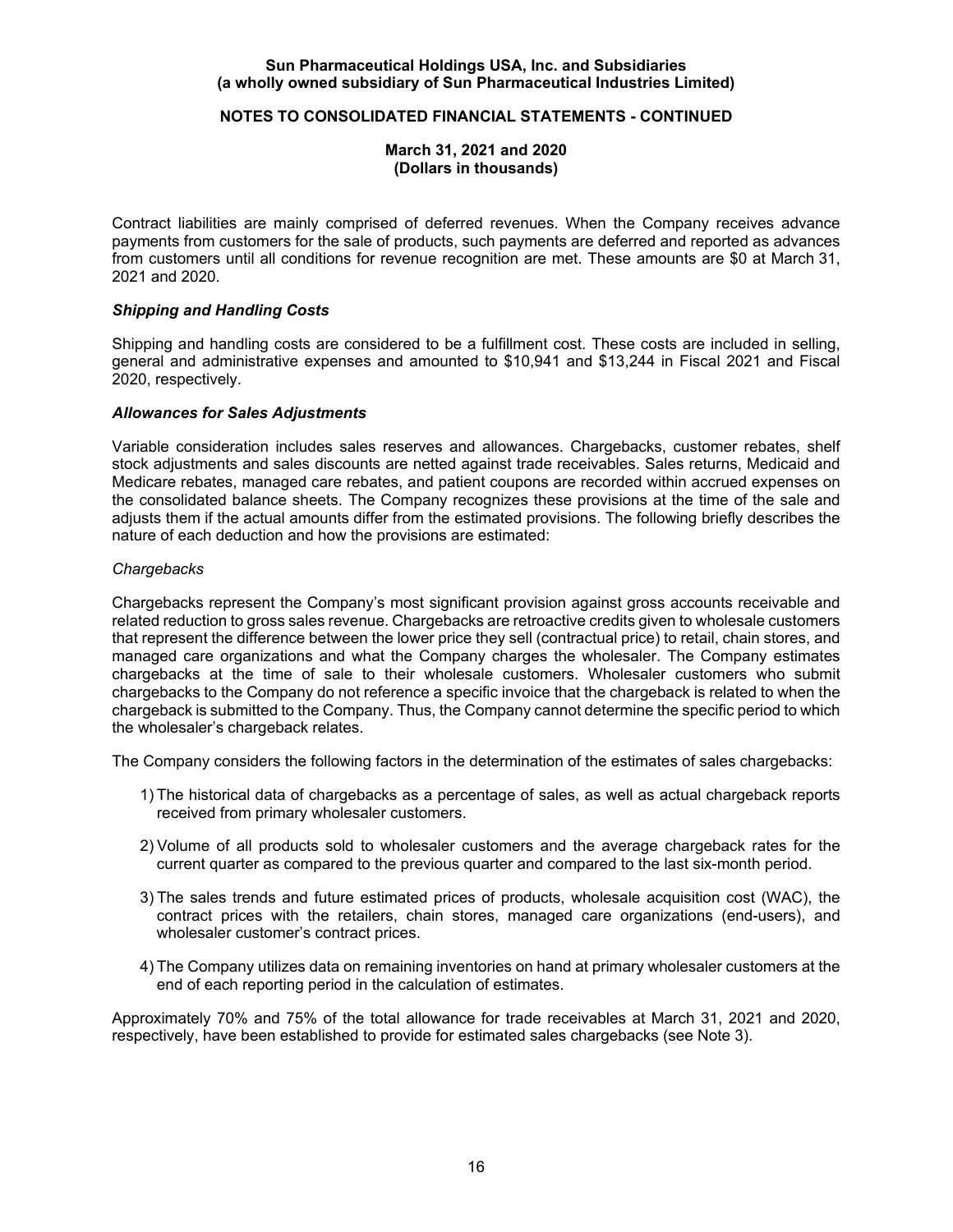# **NOTES TO CONSOLIDATED FINANCIAL STATEMENTS - CONTINUED**

#### **March 31, 2021 and 2020 (Dollars in thousands)**

#### *Shelf-Stock Adjustments*

General practices within the pharmaceutical industry include granting customers a shelf-stock adjustment based on the customers' existing inventory and decreases in the market price of the related product. The most significant of these adjustments relate to products for which an exclusivity period exists.

Management considers the following factors when recording an allowance for shelf-stock adjustments: estimated launch dates of competing products based on market intelligence, estimated decline in market price of products based on historical experience and input from customers, and levels of inventory held by customers at the date of the pricing adjustments (see Note 3).

#### *Rebates*

Customer rebates are estimated at the end of every reporting period, based on direct or indirect purchases. If the purchases are direct (purchases made by end use customers directly from the Company), the rebates are recognized when products are purchased, and a periodic credit is given. For indirect purchases (purchases by end use customers through wholesale customers), the rebates are recognized based on the terms with such customer (see Note 3).

#### *Medicaid and Other Governmental Rebates*

Medicaid rebates are earned by states based on the amount of the Company's products dispensed under the Medicaid plan. Medicaid rebates are principally comprised of amounts due under U.S. Government pricing programs such as Medicaid, Medicare and Tricare (Department of Veteran Affairs). These rebates have been estimated as per the stipulated regulations and prescribed guidelines, which consider the calculation of the average manufacturers' price, historical data the Company receives from the public sector benefit providers, which is based on the final dispensing of the products by a pharmacy to a benefit plan participant, and fluctuations in sales volumes (see Note 8).

#### *Product Returns*

In the pharmaceutical industry, customers are normally granted the right to return product for credit, or replacement with fresh product, if the product has not been used prior to its expiration date. The Company's return policy typically allows product returns for products within a 12-month window from six months prior to the expiration date and up to six months after the expiration date. The Company estimates the level of sales that will ultimately be returned, pursuant to its return policy, and records a related allowance at the time of sale. These amounts are deducted from its gross sales to determine net sales. These estimates take into consideration historical returns of the products and the Company's future expectations. The Company periodically reviews the allowances established for returns and adjusts them based on actual experience, as necessary. The primary factors considered in estimating its potential product returns include shelf life of expiration date of each product and historical levels of expired product returns. If the Company becomes aware of any returns due to product quality related issues, this information is used to estimate an additional allowance. The Company provides for an allowance related to returns resulting from product recalls, in the period that such recalls occur. The amount of actual product return could be either higher or lower than the amounts provided. Changes in these estimates, if any, would be recorded in the income statement in the period the change is determined. If the Company over or underestimates the quantity of product that will ultimately be returned, there may be a material impact on its consolidated financial statements (see Note 8).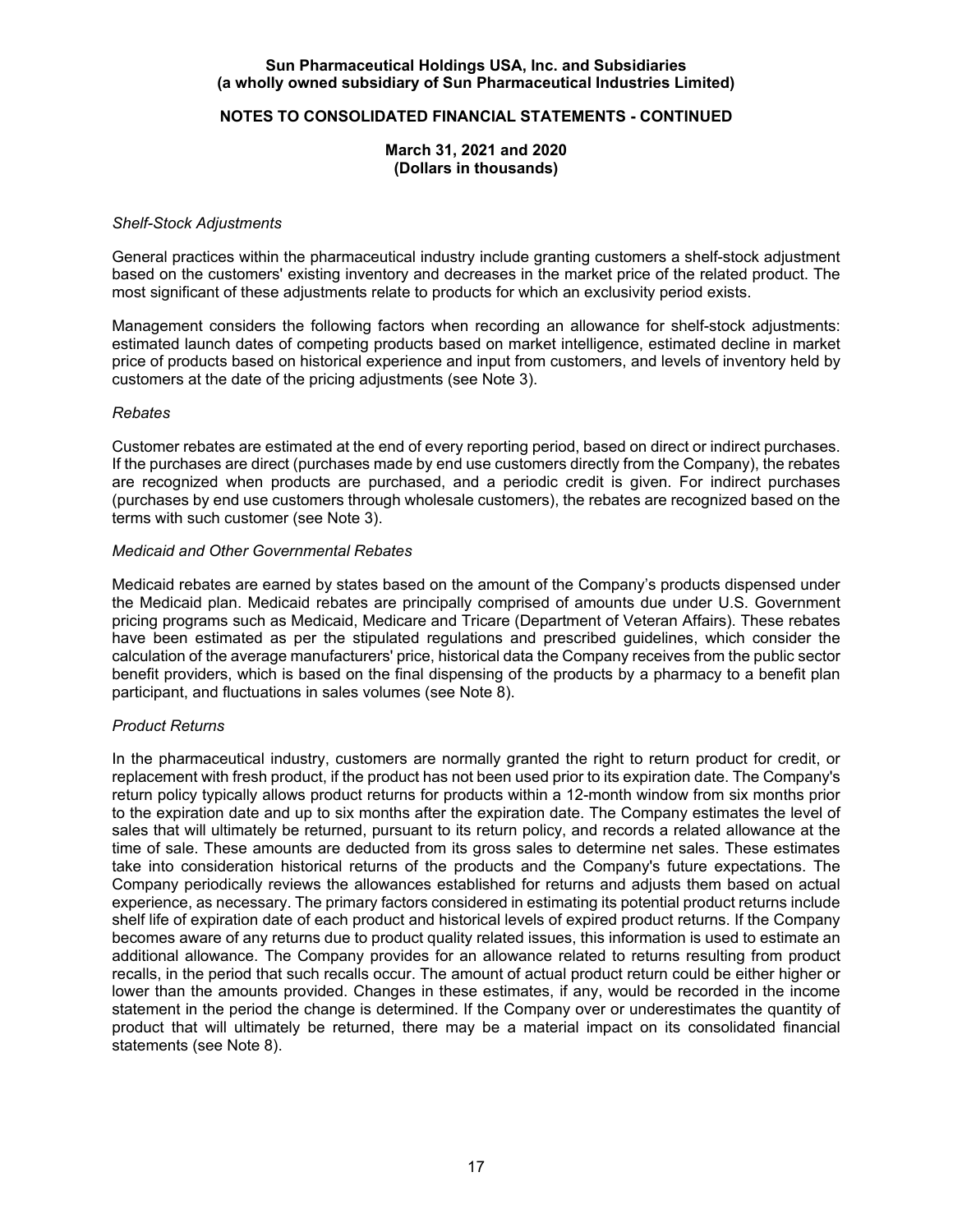# **NOTES TO CONSOLIDATED FINANCIAL STATEMENTS - CONTINUED**

#### **March 31, 2021 and 2020 (Dollars in thousands)**

#### *Cash Discounts*

Cash discounts percentage are provided for paying the invoice amount before the scheduled due date. The discount percentage ranges are 1% through 3% with substantially all customers receiving the 2% rate (see Note 3).

#### *Other Allowances*

Billbacks are special promotions or discounts provided over a specific time period to a defined customer base, and for a defined product group. Distribution allowances are a fixed percentage of gross purchases for inventory shipped to a national distribution facility that the Company pays to its top wholesalers on a monthly basis. Administration fees are paid to certain wholesalers, buying groups, and other customers for stocking the Company's products and managing contracts and servicing other customers (see Note 3).

The Company has a patient coupon program in relation to certain products. These patient coupons enable eligible customers to a discount at the time of dispensing of prescriptions and the related cost of such patient coupons is borne by the Company. The accrual related to patient coupons is estimated based on historical experience regarding the usage of coupons by the eligible customers (see Note 8).

#### *Allowance for Doubtful Accounts*

Doubtful accounts are estimated based on the data available from external sources, including information obtained related to the financial condition of customers. Delinquent accounts are reviewed by management on a quarterly basis, to identify and record allowances, as considered necessary, for accounts receivable not expected to be recoverable (see Note 3).

#### *Accounts Receivable*

The Company sells its products using customary trade terms; the resulting accounts receivable are unsecured. Accounts receivable are stated at the amount management expects to collect from outstanding balances. The Company provides for probable uncollectible amounts through a charge to earnings and a credit to a valuation allowance based on management's assessment of the current status of individual accounts. Balances that are still outstanding after the Company has attempted reasonable collection efforts are written off through a charge to the valuation allowance and a credit to trade accounts receivable. Accounts receivable totaled \$494,947 and \$489,971, at March 31, 2021 and 2020, respectively.

#### *Inventories*

Inventories, which consist of raw materials, goods in transit and finished goods, as well as work in process, are stated at the lower of cost, determined using the moving-average method, or net realizable value. The Company analyzes its inventory levels quarterly and writes down any inventory that has become obsolete and inventory that has a cost basis in excess of its expected net realizable value. Expired inventory is disposed of and the related costs are expensed when incurred. Materials acquired for research and development on products yet to be launched are written off in the year of acquisition. Inventory includes material purchased related to products for which the Company has filed ANDAs with the FDA, and the commercial launch of such products will commence once the approvals are received. The determination of whether or not inventory costs will be realizable requires estimates by management. A critical estimate in this determination is the estimate of the future expected inventory requirements, whereby the Company compares its internal sales forecasts to inventory on hand. Actual results may differ from those estimates and additional inventory write-offs may be required. The Company must also make estimates about the amount of manufacturing overhead to allocate to its finished goods and work in process inventories.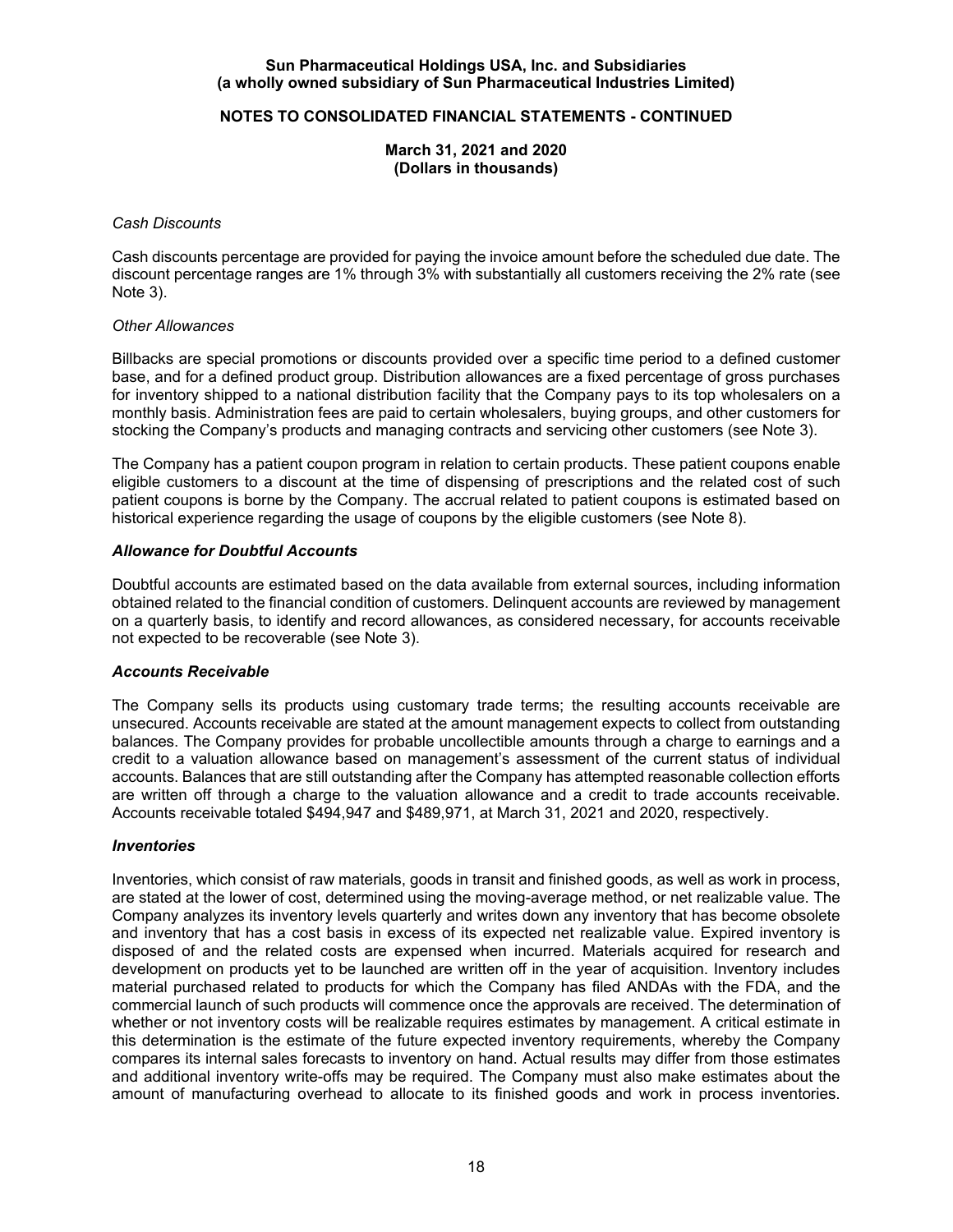# **NOTES TO CONSOLIDATED FINANCIAL STATEMENTS - CONTINUED**

### **March 31, 2021 and 2020 (Dollars in thousands)**

Although the manufacturing process is generally similar for its products, the Company must make judgments as to the portion of costs to allocate to purchased product, work in process and finished goods, and such allocations can vary based upon the composition of these components and the fact that each product produced does not necessarily require the same amount of time or effort for the same production step. Accordingly, the assumptions made can impact the value of reported inventories and cost of sales. For inventories related to distributed products, the Company absorbs losses of obsolesce or expiries, however, if mutually agreed upon and in specific circumstances (like inventory built up on launch of new products), the Company recovers the cost from suppliers. The Company incurs costs related to non-supply of products it has committed to sell to its customers as per the contracts it has entered with these customers. As mutually agreed, the Company recovers certain of these costs from its suppliers.

#### *Property, Plant and Equipment and Depreciation*

Property, plant and equipment is carried at cost less accumulated depreciation, which for property and equipment acquired in business acquisitions approximates the fair value determined at the acquisition date. Land is carried at cost. Construction in process is carried at cost until such time the associated asset(s) is placed into service. Depreciation is computed using the straight-line method over the estimated useful lives of the related assets, as follows:

| <b>Asset Category</b>                 | No. of Years                    |  |  |  |  |  |
|---------------------------------------|---------------------------------|--|--|--|--|--|
| <b>Buildings</b>                      | 39                              |  |  |  |  |  |
| Leasehold improvements on building    | Shorter of term or useful lives |  |  |  |  |  |
| Buildings given under operating lease | Shorter of term or useful lives |  |  |  |  |  |
| Plant and equipment                   | 7 or 8                          |  |  |  |  |  |
| Computer equipment                    |                                 |  |  |  |  |  |
| Vehicles under lease                  | Shorter of term or useful lives |  |  |  |  |  |
| Office equipment                      | 7 or 8                          |  |  |  |  |  |
| Furniture and fixtures                | 8                               |  |  |  |  |  |

Major improvements and renewals are capitalized, while ordinary maintenance and repairs are expensed. Management annually reviews these assets for impairment and believes the carrying value of these assets will be recovered through cash flow from operations.

#### *Leases*

The majority of the Company's lease obligations are real estate operating leases used in warehouse and distribution operations and vehicles used by the Company's sales force. For any lease with an initial term in excess of 12 months, the related lease assets and liabilities are recognized on the consolidated balance sheets as either operating leases or finance leases at the inception of an agreement where it is determined that a lease exists. Leases with an initial term of 12 months or less are not recorded on the consolidated balance sheets and the Company recognizes lease expense on these leases on a straight-line basis over the lease term.

Operating lease assets represent the right to use an underlying asset for the lease term and operating lease liabilities represent the obligation to make lease payments arising from the lease. These assets and liabilities are recognized based on the present value of future payments over the lease term at the commencement date. The Company estimates the incremental borrowing rate on the date of the initial application for each lease, which was 2.5% for the years ended March 31, 2021 and 2020, based on an evaluation of the Company's credit ratings and the prevailing market rates for collateralized debt in a similar economic environment with similar payment terms and maturity dates commensurate with the terms of the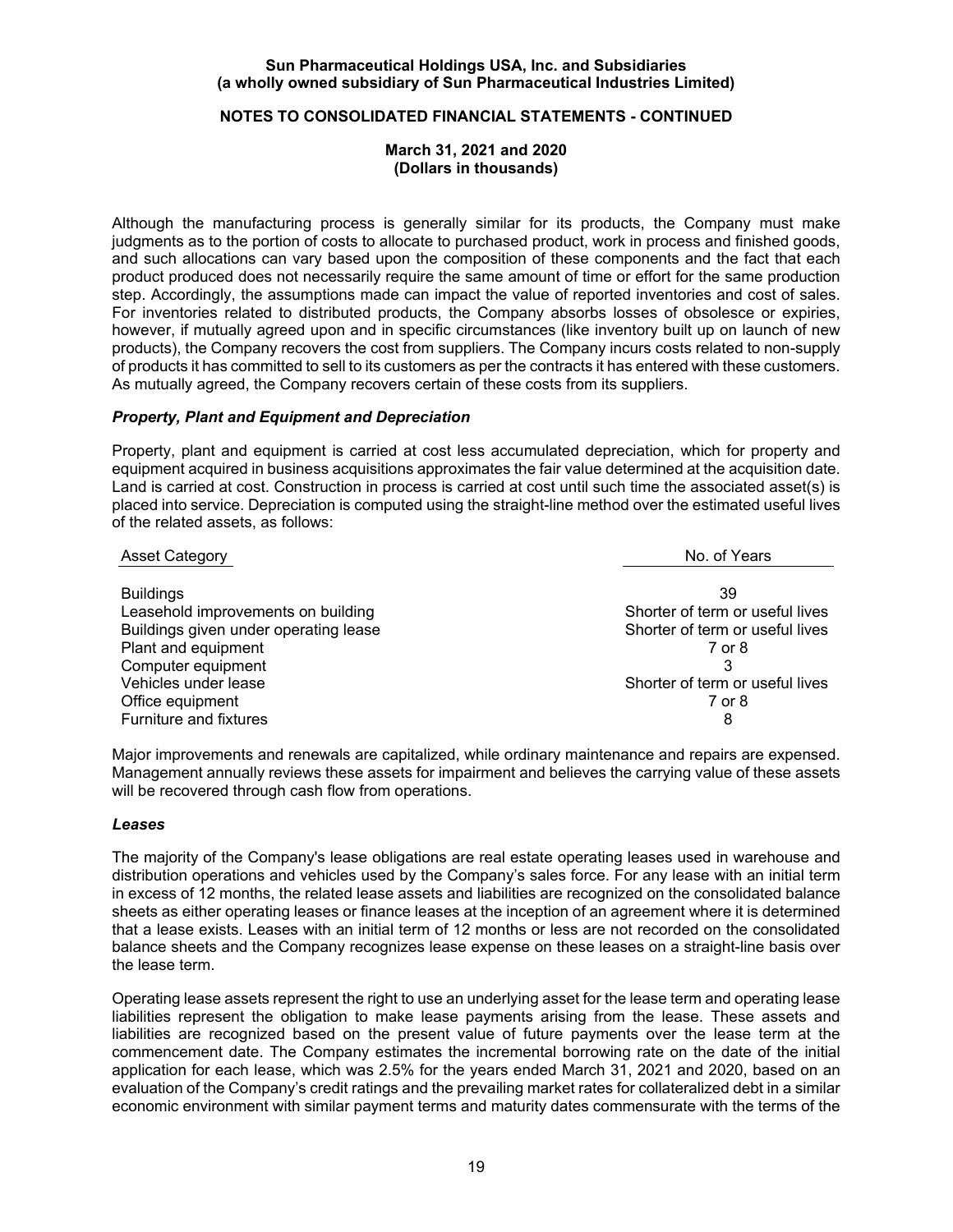# **NOTES TO CONSOLIDATED FINANCIAL STATEMENTS - CONTINUED**

#### **March 31, 2021 and 2020 (Dollars in thousands)**

lease. The Company's lease terms generally do not include options to extend or terminate the lease unless it is reasonably certain that the option will be exercised. Fixed payments may contain predetermined fixed rent escalations. Related rent expense is recognized on a straight-line basis from the commencement date to the end of the lease term.

#### *Income Taxes*

Deferred income tax assets and liabilities are computed annually for differences between the consolidated financial statement and federal income tax bases of assets and liabilities that will result in taxable or deductible amounts in the future, based on enacted tax laws and rates applicable to the periods in which the differences are expected to affect taxable income. In concluding that it is not more likely than not that the Company's deferred tax assets will be realized, the Company evaluates both positive and negative evidence regarding the future utilization of these assets. Valuation allowances are established, when necessary, to reduce deferred tax assets to the amount expected to be realized. Income tax expense is the tax payable or refundable for the year plus or minus the change during the year in deferred tax assets and liabilities. The Company recognizes interest accrued related to unrecognized tax benefits and penalties as income tax expense.

#### *Research and Development Costs*

Research and development costs settled in cash are charged to expense as incurred. Capital expenditures incurred on equipment and facilities that are acquired or constructed for research and development activities and having alternative future uses are capitalized as tangible assets when acquired or constructed. The Company has not incurred any non-cash research and development costs during the Fiscal 2021 and 2020.

#### *Advertising and Promotion Costs*

Advertising and promotion costs, which are expensed as incurred and included in selling, general and administrative expenses, amounted to \$12,195 and \$2,590 in Fiscal 2021 and Fiscal 2020, respectively.

#### *Goodwill*

Goodwill represents the cost in excess of the fair value of net assets acquired in business combinations. Goodwill is tested annually for impairment or more frequently if events or circumstances indicate that the asset might be impaired. The Company's goodwill measurement date is March 31, 2021. The Company concluded, based on management's assessment, that there was no impairment at March 31, 2021 or 2020.

#### *Other Intangible Assets*

Intangible assets with lives that are not finite are amortized over periods ranging from 3 to 15 years and are evaluated for impairment at least annually. Intangibles are included in the "Other intangible assets, net" caption on the consolidated balance sheets. The Company concluded, based on management's assessment, that there was no impairment at March 31, 2021 or 2020.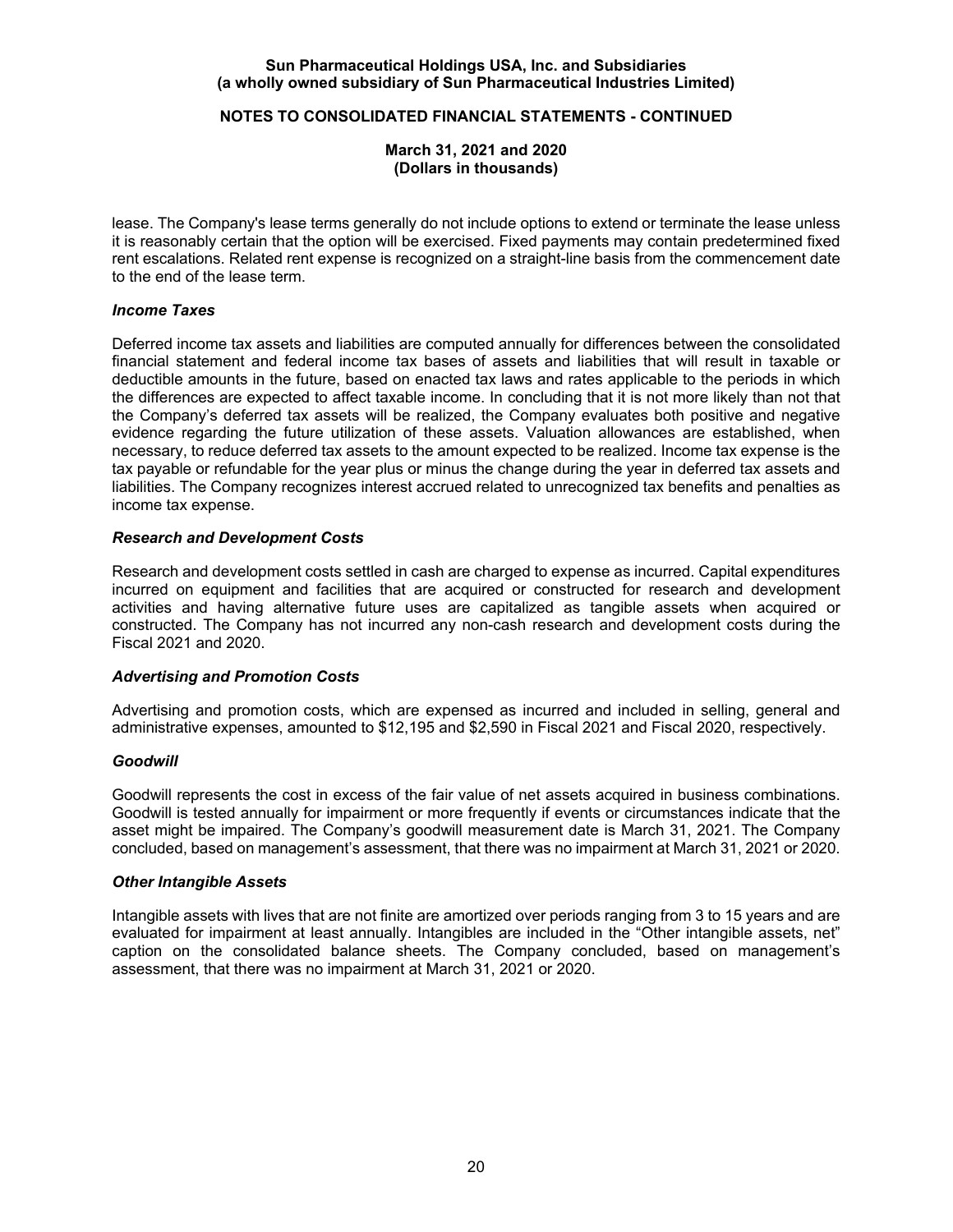# **NOTES TO CONSOLIDATED FINANCIAL STATEMENTS - CONTINUED**

#### **March 31, 2021 and 2020 (Dollars in thousands)**

#### *Fair Value Measurements*

Fair value refers to the price that would be received to sell an asset or paid to transfer a liability (an exit price) in an orderly transaction between market participants in the market in which the reporting entity transacts such sales or transfers based on the assumptions market participants would use when pricing an asset or liability. Assumptions are developed based on prioritizing information within a fair value hierarchy that gives the highest priority to quoted prices in active markets (Level 1) and the lowest priority to unobservable data (Level 3).

A description of each category in the fair value hierarchy is as follows:

- Level 1 Valuation is based upon quoted prices for identical instruments traded in active markets;
- Level 2 Valuation is based upon quoted prices for similar instruments in active markets, quoted prices for identical or similar instruments in markets that are not active, and model-based valuation techniques for which all significant assumptions are observable in the market; and
- Level 3 Valuation is generated from model-based techniques that use at least one significant assumption not observable in the market. These unobservable assumptions reflect the estimates of assumptions that market participants would use in pricing the asset or liability.

For a further discussion of fair value measurements, refer to Note 2.

#### *Change in Accounting Principle*

The FASB issued ASU 2016-02, *Leases*, in January 2016. The standard requires the recognition of lease assets and lease liabilities on the balance sheet. Leases are classified as either finance or operating, with classification affecting the pattern of expense recognition in the income statement. Under the new standard, disclosures are required to enable users of the financial statements to assess the amount, timing, and uncertainty of cash flows arising from leases.

On April 1, 2019, the Company adopted the standard using the modified retrospective method. The Company elected the package of practical expedients permitted under the transition guidance within the new standard, which, among other things, allowed the Company to carry forward the historical lease classification as operating or capital leases. The Company also elected to combine lease and non-lease components and to exclude short-term leases from the consolidated balance sheets. The Company did not elect the hindsight practical expedient in determining the lease term for existing leases as of March 31, 2019.

The most significant impact of adoption was the recognition of operating lease assets and operating lease liabilities of \$12,454 and \$12,852, respectively, while accounting for existing capital leases (now referred to as finance leases) remained substantially unchanged. The cumulative impact of these changes decreased equity by \$314. The impact of adoption is immaterial to the Company's consolidated income statements and consolidated statements of cash flows on an ongoing basis. See Note 11, Leases, for additional lease disclosures.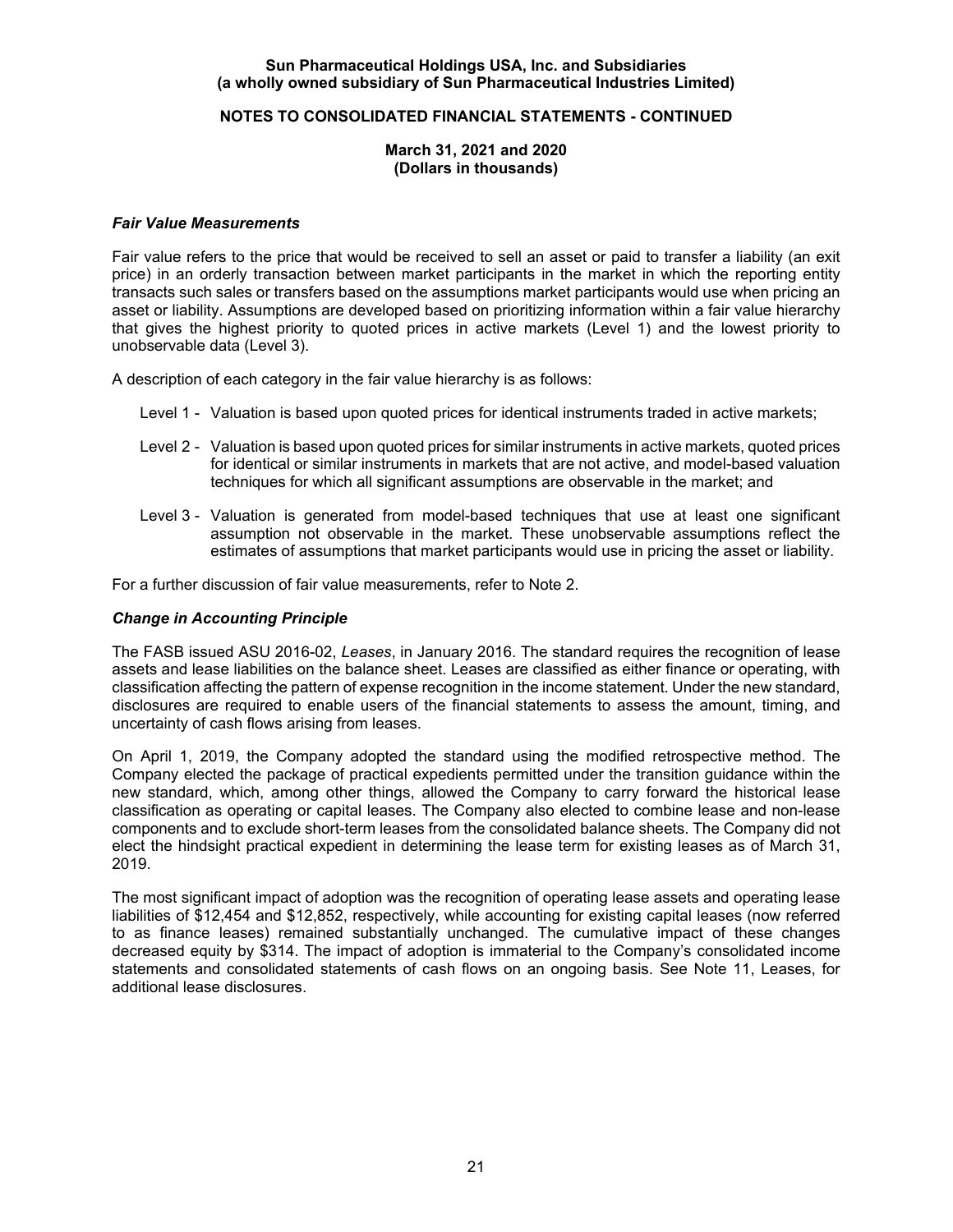# **NOTES TO CONSOLIDATED FINANCIAL STATEMENTS - CONTINUED**

# **March 31, 2021 and 2020 (Dollars in thousands)**

The cumulative effect of the changes made to the consolidated balance sheets for the adoption of this standard was as follows:

|                                                                                               | March 31,<br>2019 as<br>Reported |         | ASU 2016-02<br>Adjustment on<br>April 1, 2019 | April 1, 2019<br>as Adjusted |         |  |
|-----------------------------------------------------------------------------------------------|----------------------------------|---------|-----------------------------------------------|------------------------------|---------|--|
| Assets                                                                                        |                                  |         |                                               |                              |         |  |
| Operating lease assets                                                                        | \$                               |         | \$<br>12.454                                  | \$                           | 12,454  |  |
| Deferred tax assets                                                                           |                                  | 15,909  | 84                                            |                              | 15,993  |  |
| Liabilities                                                                                   |                                  |         |                                               |                              |         |  |
| Current portion of operating lease obligations<br>Operating lease obligations, net of current |                                  |         | 1.655                                         |                              | 1,655   |  |
| portion                                                                                       |                                  |         | 11,197                                        |                              | 11,197  |  |
| Equity                                                                                        |                                  |         |                                               |                              |         |  |
| Retained earnings                                                                             |                                  | 277,062 | (305)                                         |                              | 276,757 |  |
| Non-controlling interest                                                                      |                                  | 22,755  | (9)                                           |                              | 22,746  |  |

# **NOTE 2 - FINANCIAL INSTRUMENTS AND FAIR VALUE MEASUREMENTS**

The Company utilizes fair value measurements to record fair value adjustments to certain assets and liabilities and to determine fair value disclosures. Marketable equity securities and convertible notes receivable are recorded at fair value on a recurring basis. From time to time, the Company may be required to record at fair value other assets on a nonrecurring basis, such as inventory, non-marketable equity securities, goodwill and other long-lived assets. These nonrecurring fair value adjustments typically involve the application of lower of cost or market accounting or write downs of individual assets.

Following is a description of the valuation methodologies and key inputs used to measure financial assets recorded at fair value. The description includes an indication of the level of the fair value hierarchy in which the assets are classified. As of March 31, 2021 and 2020, there are no financial liabilities recorded at fair value.

#### *Marketable Equity Securities*

Marketable equity securities are recorded at fair value on a recurring basis. Fair value measurement is based upon quoted prices. Level 1 securities include those traded on an active exchange, such as the New York Stock Exchange, that are traded by dealers or brokers in active over-the-counter markets. All marketable equity security investments as of March 31, 2021 and 2020 are considered Level 1 securities.

#### *Convertible Notes*

As quoted prices in active markets or other observable inputs were not available for these notes, in order to measure them at fair value, the Company utilized a discounted cash flow model using a discount rate reflecting the market risk inherent in holding securities of an early-stage enterprise. This methodology required the Company to make assumptions that were not directly or indirectly observable regarding the fair value of the convertible notes; accordingly, the asset was categorized within Level 3 of the fair value hierarchy. At March 31, 2021 and 2020, it was determined that cost reasonably approximates the estimated fair value of the notes.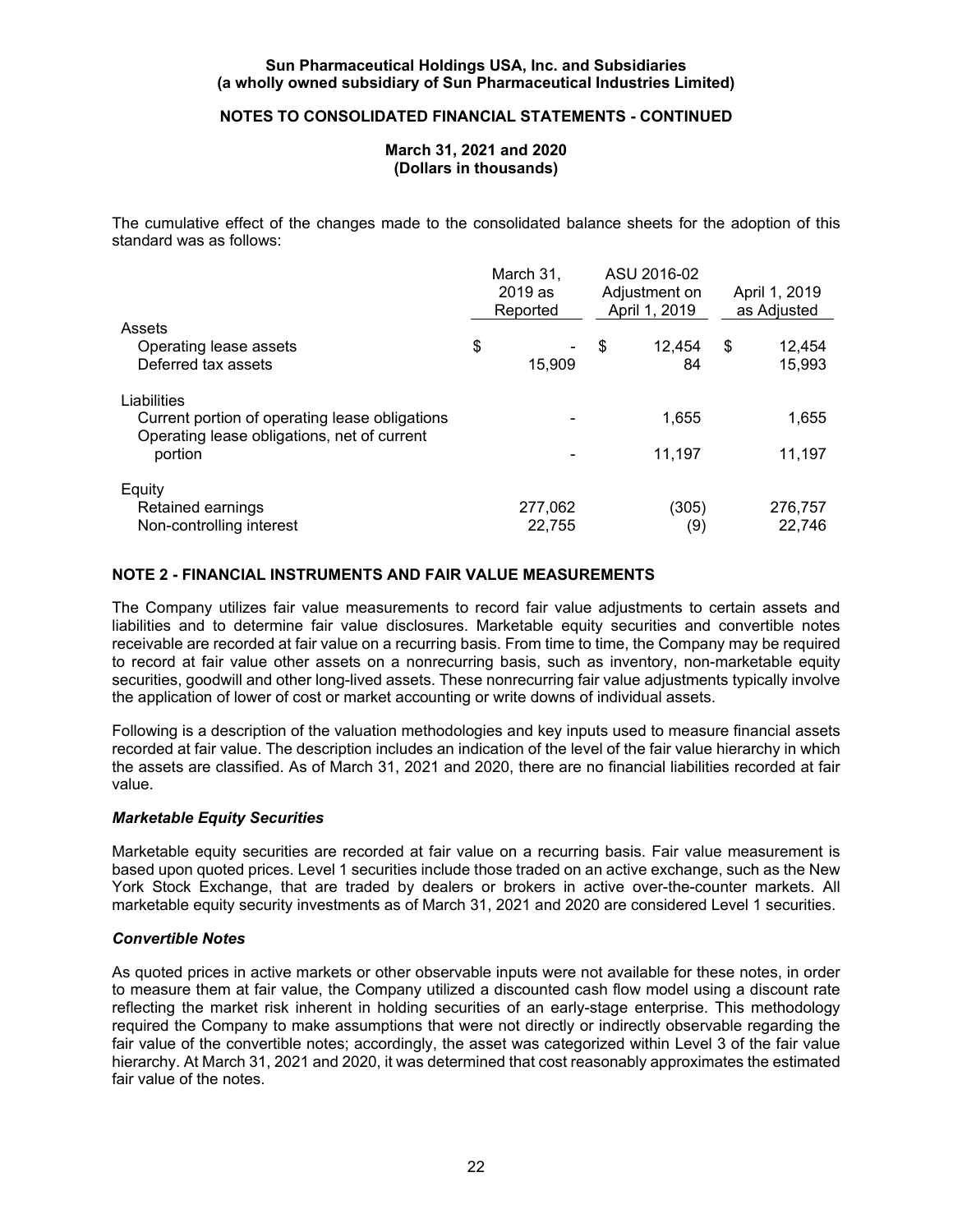# **NOTES TO CONSOLIDATED FINANCIAL STATEMENTS - CONTINUED**

#### **March 31, 2021 and 2020 (Dollars in thousands)**

#### *Assets Recorded at Fair Value on a Recurring Basis*

The following tables set forth by level, within the fair value hierarchy, the recorded amount of assets measured at estimated fair value on a recurring basis at March 31:

|                                                                             | Assets at Fair Value |         |    |                      |    |         |    |                   |
|-----------------------------------------------------------------------------|----------------------|---------|----|----------------------|----|---------|----|-------------------|
| 2021                                                                        |                      | Level 1 |    | Level 2              |    | Level 3 |    | Total             |
| Marketable equity securities by<br>industry healthcare<br>Convertible notes | \$                   | 180,875 | \$ |                      | \$ | 12,000  | \$ | 180,875<br>12,000 |
| Total assets, at fair<br>value                                              | \$                   | 180,875 | \$ |                      | \$ | 12,000  | \$ | 192,875           |
|                                                                             |                      |         |    | Assets at Fair Value |    |         |    |                   |
| 2020                                                                        |                      | Level 1 |    | Level 2              |    | Level 3 |    | Total             |
| Marketable equity securities by<br>industry healthcare<br>Convertible notes | \$                   | 160,949 | \$ |                      | \$ | 12,000  | \$ | 160,949<br>12,000 |
| Total assets, at fair<br>value                                              | \$                   | 160.949 | \$ |                      | \$ | 12.000  | \$ | 172,949           |

The following table sets forth a summary of changes in the fair value of the Company's Level 3 assets measured at estimated fair value on a recurring basis for the years ended March 31:

|                                                                                  |   | 2020        |  |               |
|----------------------------------------------------------------------------------|---|-------------|--|---------------|
| Beginning balance of recurring Level 3 assets<br>Investment in convertible notes | S | 12.000<br>- |  | 11,100<br>900 |
| Ending balance of recurring Level 3 assets                                       |   | 12.000      |  | 12,000        |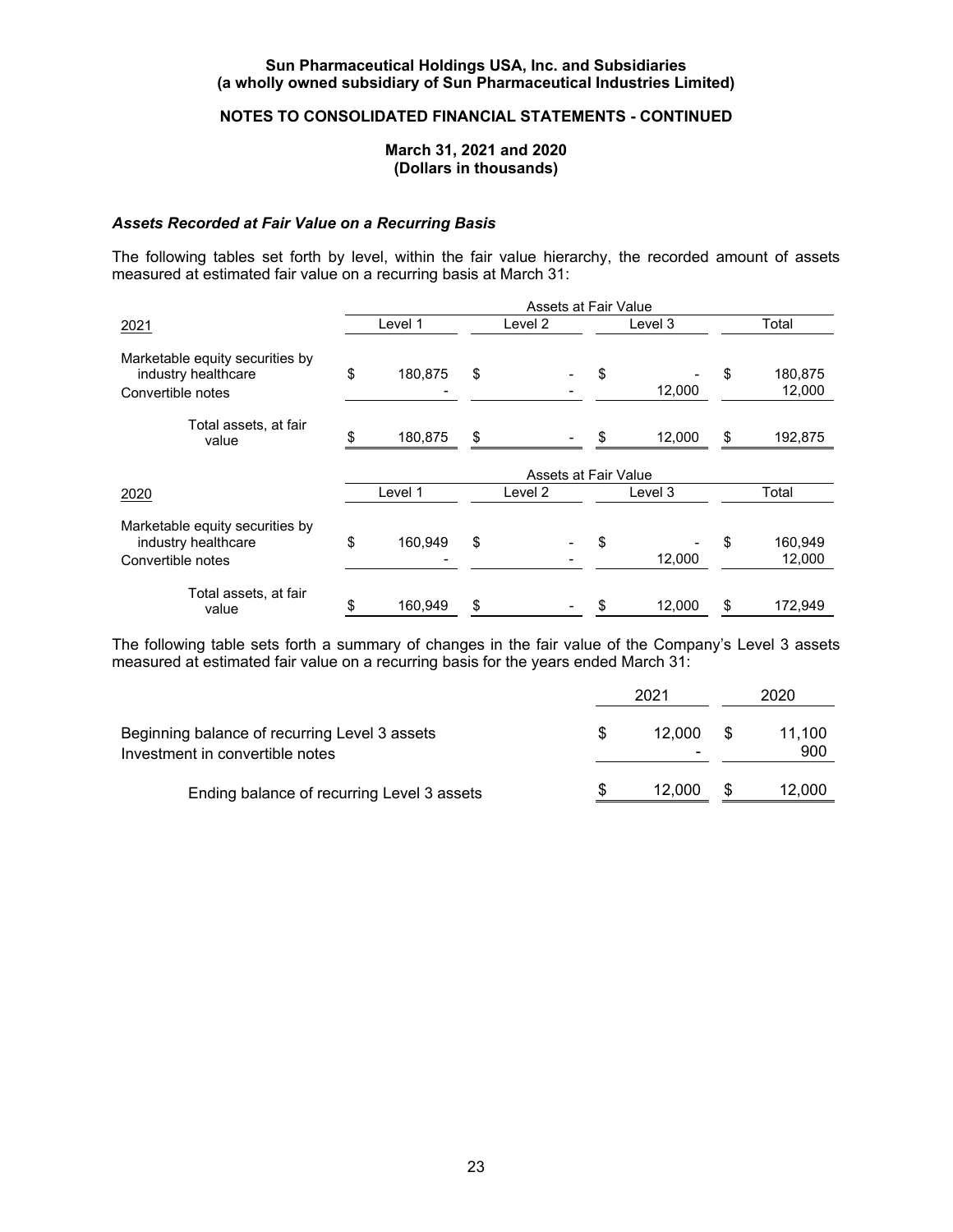# **NOTES TO CONSOLIDATED FINANCIAL STATEMENTS - CONTINUED**

#### **March 31, 2021 and 2020 (Dollars in thousands)**

# **NOTE 3 - ACCOUNTS RECEIVABLE, NET**

Accounts receivable and related valuation allowances are summarized as follows at March 31:

|                                                                                                               | 2021          |   | 2020    |
|---------------------------------------------------------------------------------------------------------------|---------------|---|---------|
| Accounts receivable                                                                                           | \$<br>709,062 | S | 632,820 |
| Valuation allowances                                                                                          |               |   |         |
| Chargebacks and shelf stock adjustments<br>Direct and indirect rebates (includes administrative fees, service | 170,106       |   | 106,900 |
| fees and related allowances, etc.)                                                                            | 25.951        |   | 20,750  |
| Cash discounts                                                                                                | 15,838        |   | 13.741  |
| Allowance for doubtful accounts                                                                               | 738           |   | 351     |
| Other concessions                                                                                             | 1,482         |   | 1,107   |
| Total valuation allowances                                                                                    | 214.115       |   | 142.849 |
| Accounts receivable, net                                                                                      | 494,947       |   | 489,971 |
|                                                                                                               |               |   |         |

#### **NOTE 4 - INVENTORIES, NET**

Inventories consist of the following components at March 31:

|                                                            | 2021 |                   |   | 2020              |  |  |
|------------------------------------------------------------|------|-------------------|---|-------------------|--|--|
| Raw materials                                              | \$   | 79,530            | S | 73,157            |  |  |
| Work in process<br>Goods in transit (distributed products) |      | 22.460<br>23,282  |   | 17,910<br>19,577  |  |  |
| Finished goods (company-owned products)                    |      | 379,864<br>14,652 |   | 457,407<br>14,108 |  |  |
| Finished goods (distributed products)                      |      |                   |   |                   |  |  |
|                                                            |      | 519,788           |   | 582,159           |  |  |
| Less: allowance for inventory reserve                      |      | (211, 398)        |   | (253, 928)        |  |  |
| Inventories, net                                           | \$   | 308,390           | S | 328,231           |  |  |

The principal components used in the Company's business are active and inactive pharmaceutical ingredients and certain packaging materials. While some of these components are purchased from single sources, the majority of the components have an alternate source of supply available. Because the FDA approval process requires manufacturers to specify their proposed supplier of components in their applications, FDA approval of a new supplier would be required if components were no longer available from the specified suppliers. Also, a major component of the Company's inventory includes purchased finished goods for distribution under various marketing agreements.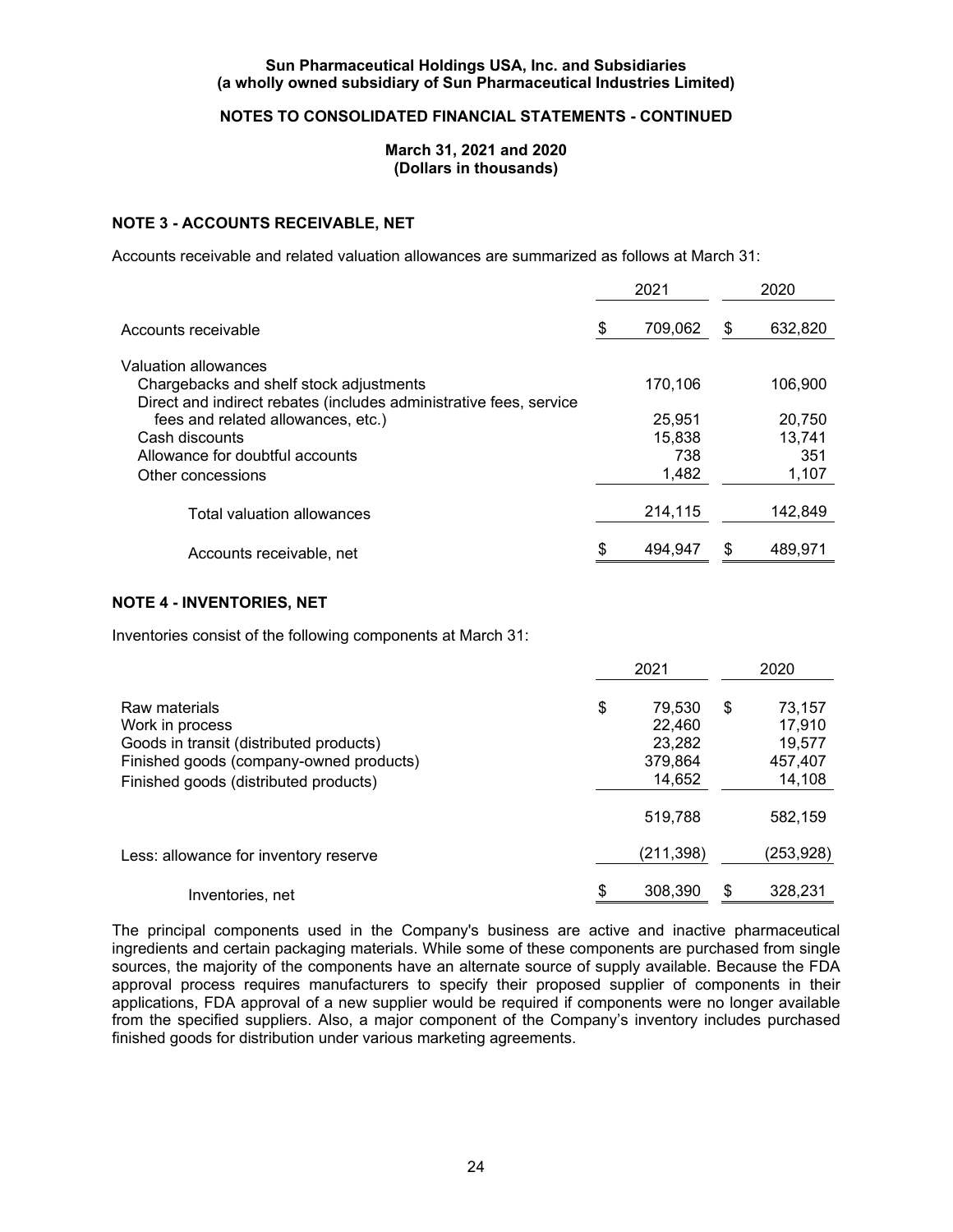# **NOTES TO CONSOLIDATED FINANCIAL STATEMENTS - CONTINUED**

#### **March 31, 2021 and 2020 (Dollars in thousands)**

During Fiscal 2021 and Fiscal 2020, the Company made net purchases of inventory components, consisting of raw materials and finished goods, of approximately \$428,719 and \$378,441, respectively, from Sun Limited and its affiliates. These amounts are net of credits issued by the Company for the cost of expired and non-saleable products or for free replacement of fresh product to the Company primarily as a result of pending expiration or stale-dating of product held by the Company and its customers, without cost to the Company, which was acting in its normal distributor role for sales of such products.

# **NOTE 5 - PROPERTY, PLANT AND EQUIPMENT**

In December 2019, the Company moved the DUSA Wilmington, Massachusetts operations into the Billerica, Massachusetts facility. The Wilmington facility lease ended in March 2020.

During Fiscal 2018, the Company closed its distribution facility in Jacksonville, Florida that was subject to a long-term lease. Effective October 26, 2018, the Company entered into a termination agreement with the landlord at which time \$6,300 was paid into an escrow account. The escrow payment represented the maximum obligation of the Company if a substitute lease could not be executed prior to the termination date. The termination date was determined to be the earlier of either the execution of a substitute lease or October 5, 2019. As a result of this transaction, an approximate \$3,000 gain was recognized within "(Gain) loss on disposal of property, plant and equipment" in the Fiscal 2020 consolidated statement of income.

Depreciation expense was \$20,643 and \$20,794 in Fiscal 2021 and Fiscal 2020, respectively.

# **NOTE 6 - OTHER INTANGIBLE ASSETS**

Other intangible assets consist of the following amounts at March 31:

|                                                                                                               | 2021 |                                                | 2020 |                                                |
|---------------------------------------------------------------------------------------------------------------|------|------------------------------------------------|------|------------------------------------------------|
| Patents and trademarks<br>Product rights and licenses<br>Technical know-how<br>Intellectual property<br>Other | \$   | 232,328<br>138,437<br>15,511<br>5,300<br>1,800 | \$   | 232,123<br>138,728<br>17,161<br>5,300<br>1,800 |
|                                                                                                               |      | 393,376                                        |      | 395,112                                        |
| Less accumulated amortization                                                                                 |      | 371,051                                        |      | 345,172                                        |
| Other intangible assets, net                                                                                  | \$   | 22,325                                         | \$   | 49,940                                         |

Intangible assets are amortized ratably over periods ranging from 3 to 15 years, which correspond with the expected periods of future economic benefit. The amortization expense was \$27,557 and \$39,420 in Fiscal 2021 and Fiscal 2020, respectively.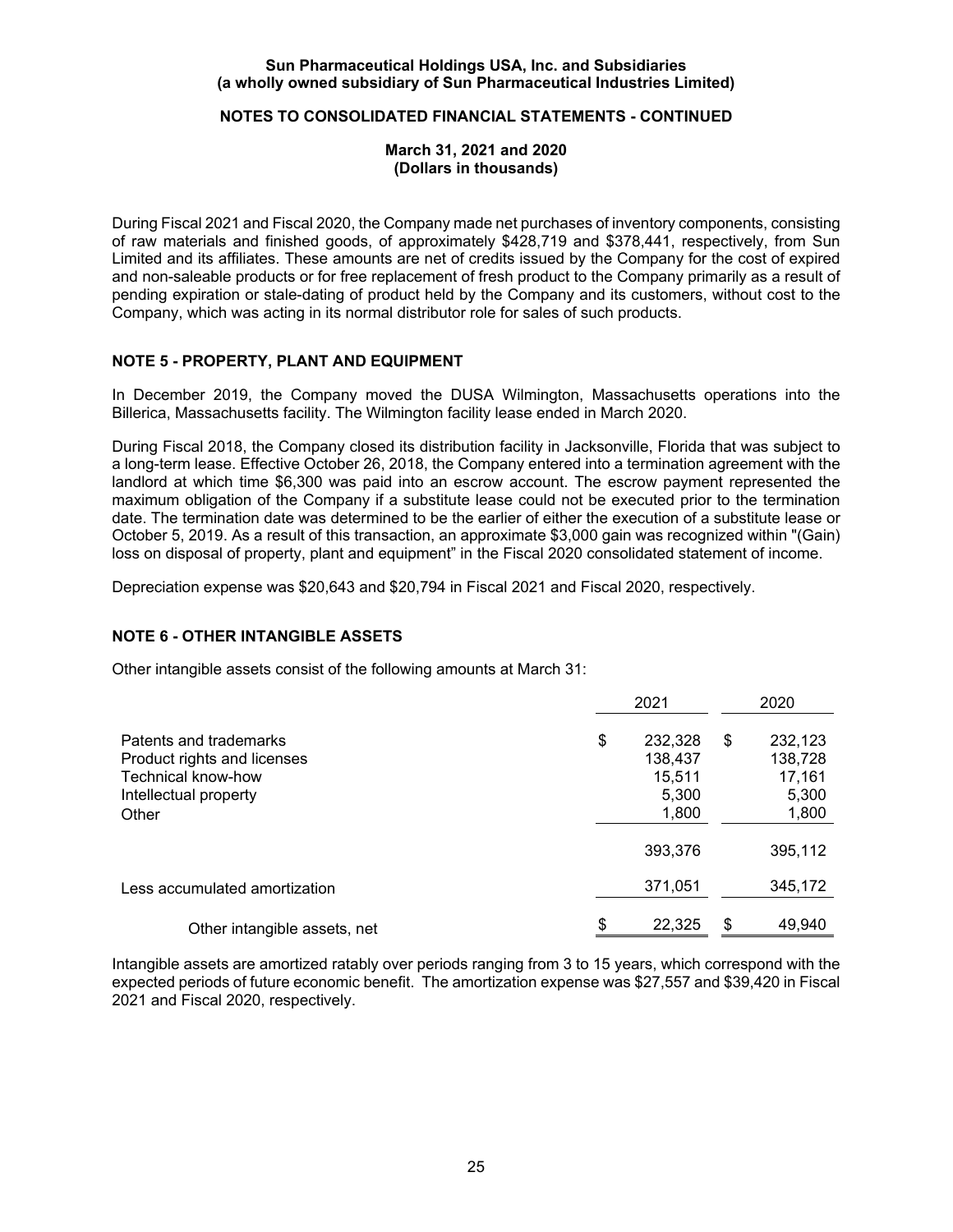# **NOTES TO CONSOLIDATED FINANCIAL STATEMENTS - CONTINUED**

#### **March 31, 2021 and 2020 (Dollars in thousands)**

Estimated annual amortization expense for each of the five years succeeding March 31, 2021 and thereafter, are summarized as follows:

Years Ending March 31,

| 2022<br>2023<br>2024<br>2025<br>2026<br>Thereafter | \$<br>7,638<br>6,361<br>5,366<br>2,435<br>525<br>۰ |
|----------------------------------------------------|----------------------------------------------------|
|                                                    | \$<br>22,325                                       |

#### **NOTE 7 - EQUITY METHOD INVESTMENTS**

At March 31, 2021 and 2020, investments accounted for under the equity method, and the percentage interest owned, consisted of Frazier Healthcare VII, L.P. (6.83%), Versant Venture Capital V, L.P. (7.46%), Medinstill LLC (19.99%), Atlas Venture Fund X L.P. (3.57%), and 5AM Ventures IV L.P. (3.33%). These investments are reflected in the caption "Equity method investments" on the Company's consolidated balance sheets.

Activity in equity method investments account is summarized as follows:

| Balance, April 1, 2019                                                                       | \$<br>107,565               |
|----------------------------------------------------------------------------------------------|-----------------------------|
| Capital contributions<br>Proportionate share of equity in net income<br><b>Distributions</b> | 706<br>8,639<br>(21, 911)   |
| Balance, March 31, 2020                                                                      | 94.999                      |
| Capital contributions<br>Proportionate share of equity in net income<br><b>Distributions</b> | 1.138<br>22,637<br>(6, 567) |
| Balance, March 31, 2021                                                                      | \$<br>112.207               |

At March 31, 2021, the Company has outstanding capital commitments of approximately \$728 to these investees.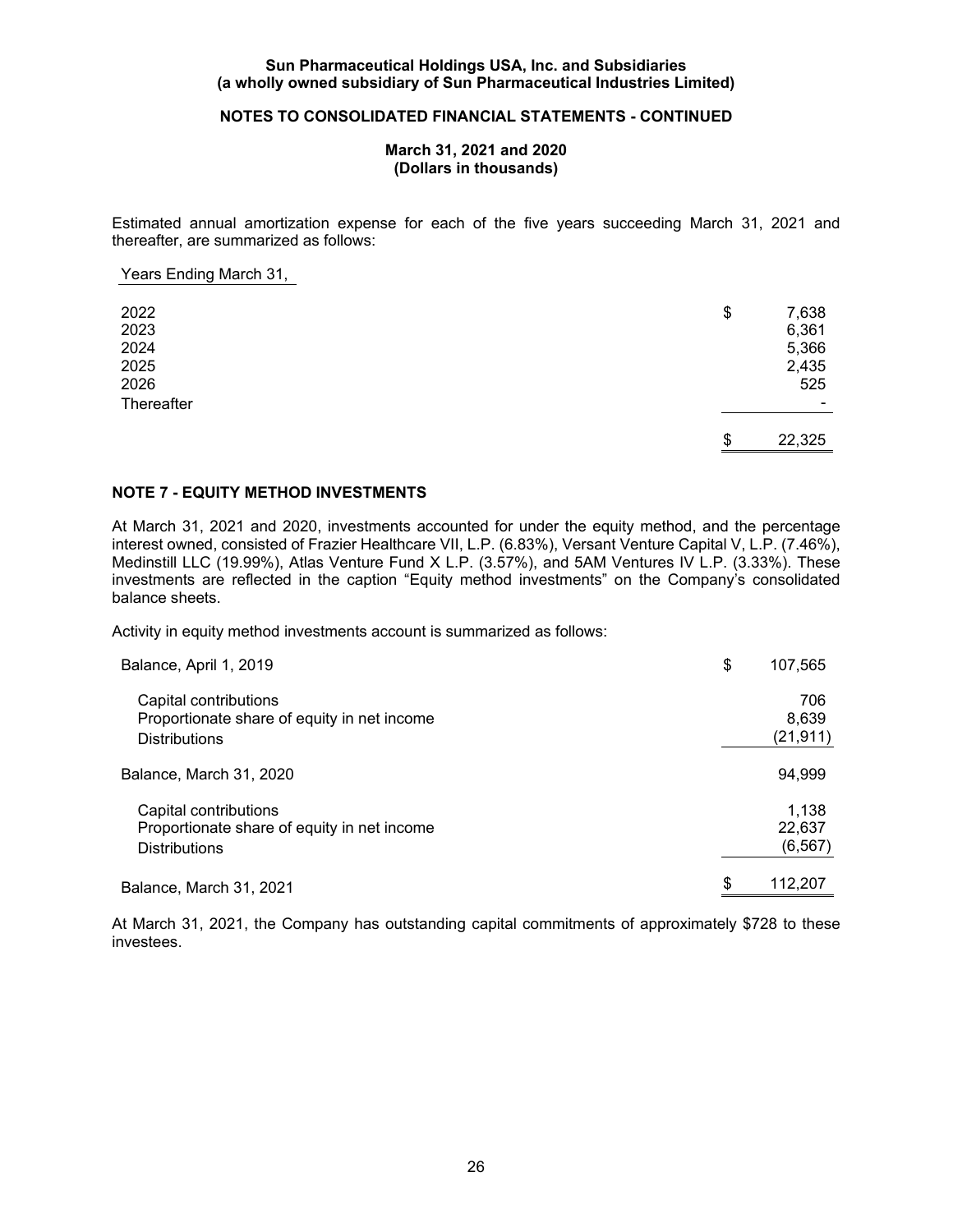# **NOTES TO CONSOLIDATED FINANCIAL STATEMENTS - CONTINUED**

## **March 31, 2021 and 2020 (Dollars in thousands)**

Combined, condensed balance sheet information underlying the Company's equity method investments, is summarized as follows at March 31:

|                                                                                 |    | 2020                         |    |                               |
|---------------------------------------------------------------------------------|----|------------------------------|----|-------------------------------|
| Current assets<br>Investments at estimated fair value<br>Property and equipment |    | 47.481<br>2,620,941<br>2,401 | \$ | 52,930<br>2,089,558<br>2,995  |
| Total assets                                                                    | \$ | 2,670,823                    | \$ | 2,145,483                     |
| <b>Current liabilities</b><br>Noncurrent liabilities<br>Total equity            | \$ | 83,527<br>2,587,296          | \$ | 59,303<br>10,304<br>2,075,876 |
| Total liabilities and equity                                                    | \$ | 2,670,823                    | S  | 2,145,483                     |

Combined, condensed income statement information underlying the Company's equity method investments is summarized as follows:

|                          |    | 2021      |    | 2020      |  |
|--------------------------|----|-----------|----|-----------|--|
| Operating income         | \$ | 4.057     | \$ | 1,323     |  |
| Gain on investments      |    | 1,244,260 |    | 366,723   |  |
| Research and development |    | (65)      |    | (64)      |  |
| Management fees          |    | (16, 396) |    | (15, 279) |  |
| Professional fees        |    | (646)     |    | (1, 455)  |  |
| Other expenses           |    | (3,040)   |    | (13, 766) |  |
| Net income               | S  | 1,228,170 | S  | 337,482   |  |

# **NOTE 8 - ACCRUED EXPENSES**

Accrued expenses consist of the following amounts at March 31:

|                              | 2021 |         | 2020 |         |
|------------------------------|------|---------|------|---------|
| Sales returns                | \$   | 81,432  | \$   | 67,110  |
| Medicaid rebates             |      | 20,211  |      | 25,292  |
| Managed care                 |      | 42,933  |      | 46,873  |
| Employee-related benefits    |      | 51,866  |      | 38,590  |
| Royalties and profit sharing |      | 17,304  |      | 21,522  |
| Patient coupons              |      | 17,459  |      | 22,426  |
| Interest                     |      |         |      | 114     |
| Other                        |      | 6,250   |      | 6,250   |
| Total                        | \$   | 237,462 | \$   | 228,177 |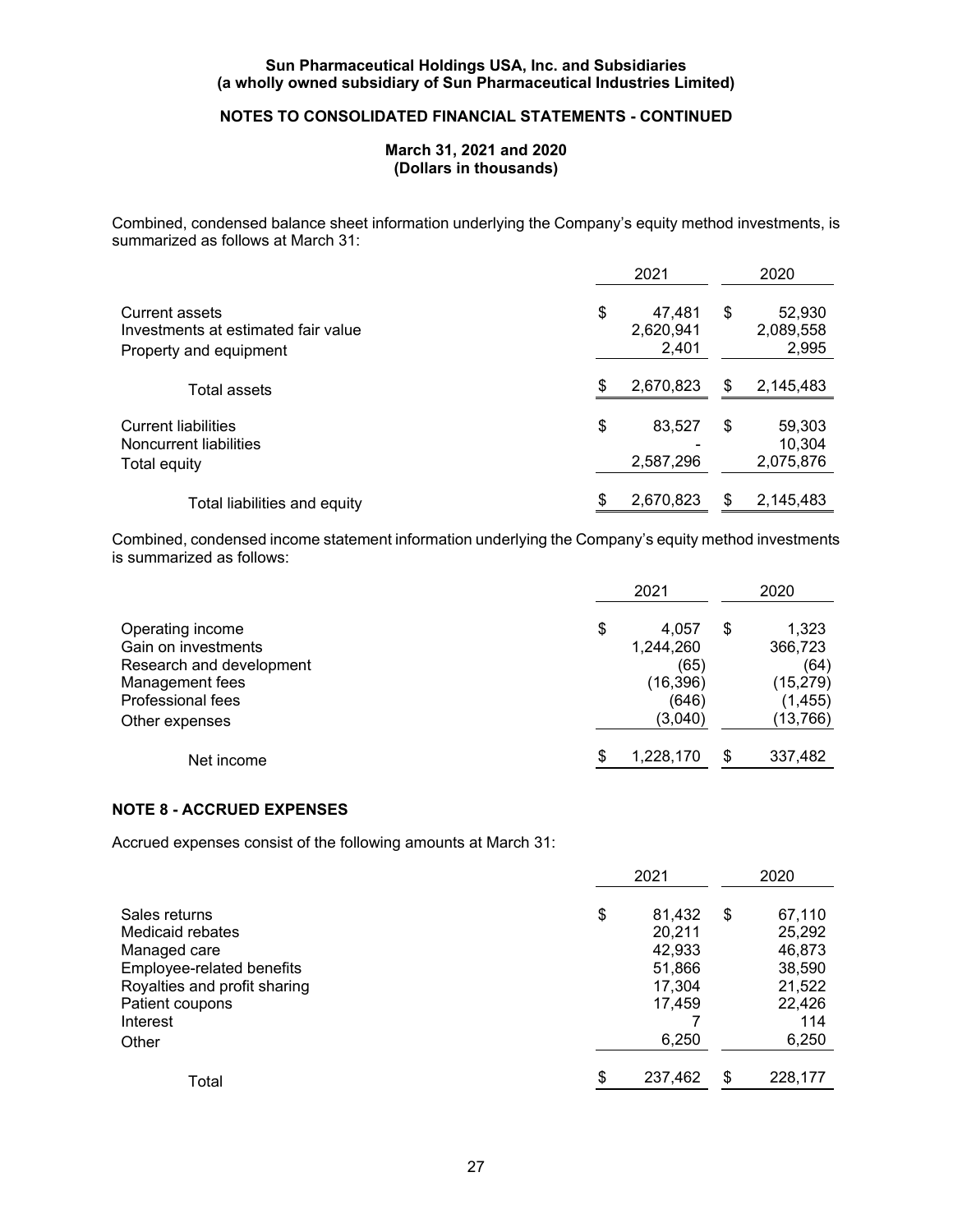## **NOTES TO CONSOLIDATED FINANCIAL STATEMENTS - CONTINUED**

**March 31, 2021 and 2020 (Dollars in thousands)** 

#### **NOTE 9 - SHORT-TERM BANK BORROWINGS**

In March 2015, the Company entered into a line of credit ("credit agreement") with JP Morgan for \$20,000. There is no balance outstanding under the credit agreement at March 31, 2021. The agreement has no fixed termination date, and thus will terminate at such time either party chooses.

In December 2016, the Company entered into an uncommitted revolving line-of-credit agreement (revolving agreement") with JPMorgan Chase Bank, N.A. ("JPMorgan") for a maximum borrowing availability of \$200,000, of which \$15,000 and \$180,000 was outstanding at March 31, 2021 and 2020, respectively. The agreement has no fixed termination date, and thus will terminate at such time either party chooses. The effective interest rate was 1.33% at March 31, 2021.

In September 2019, the Company entered into an uncommitted line of credit ("credit agreement") with JP Morgan for \$50,000, of which \$0 and \$50,000 were outstanding at March 31, 2021 and 2020, respectively. The effective interest rate was 1.33% at March 31, 2021. As of June 2020, the Company paid off the loan in full, with interest in the amount of \$1,014. The agreement has no fixed termination date, and thus will terminate at such time either party chooses.

In June 2020, the Company entered into an uncommitted line of credit agreement ("credit agreement") with Citibank with a termination date of June 2, 2021. The maximum available borrowings under the credit agreement is \$45,000. There is no balance outstanding under the credit agreement at March 31, 2021.

In April 2020, Chattem entered into an uncommitted loan agreement under the Paycheck Protection Program ("PPP") authorized under the Coronavirus Aid, Relief and Economic Securities (CARES) Act ("Program") in the amount of \$1,555. The effective interest rate was 1.00% at March 31, 2021. In January 2021, Chattem submitted a PPP Forgiveness Application Form 3508EZ. On April 20, 2021, Chattem was granted forgiveness on this loan.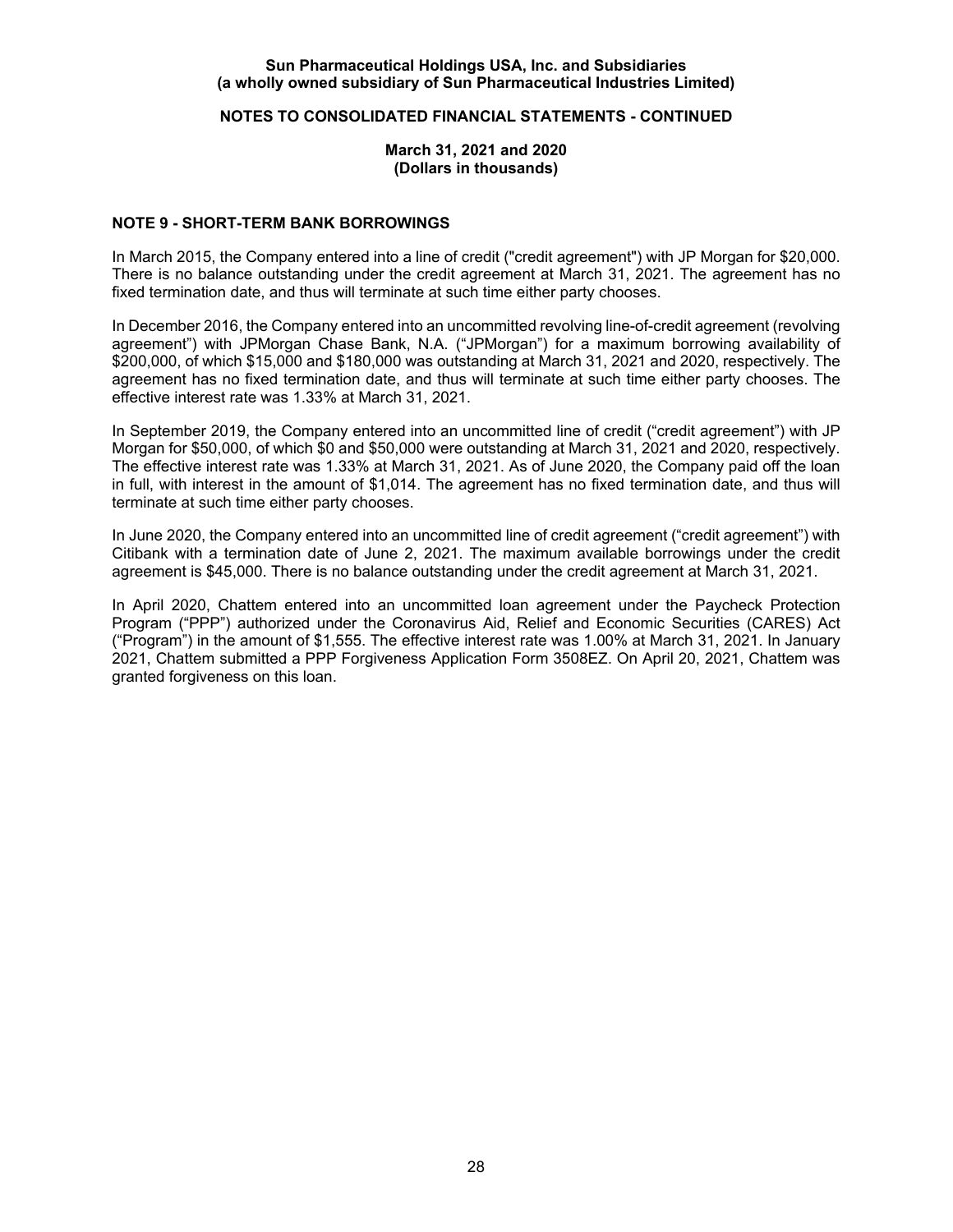#### **NOTES TO CONSOLIDATED FINANCIAL STATEMENTS - CONTINUED**

#### **March 31, 2021 and 2020 (Dollars in thousands)**

## **NOTE 10 - INCOME TAXES**

The provision for income taxes consists of the following components for the years ended March 31:

|                                        | 2021                   | 2020                  |
|----------------------------------------|------------------------|-----------------------|
| <b>Current Tax</b><br>Federal<br>State | \$<br>(2,782)<br>1,267 | 19,335<br>\$<br>2,481 |
| Total current tax                      | (1, 515)               | 21,816                |
| Deferred<br>Federal<br>State           | 6,456<br>(1, 119)      | (7, 522)<br>(5,767)   |
| Total deferred tax                     | 5,337                  | (13, 289)             |
| Total tax                              | \$<br>3,822            | \$<br>8,527           |

The primary differences from the US statutory rate to the effective rate are permanent differences, federal tax credits, reserves for uncertain tax positions and federal tax on foreign subsidiary income.

As of March 31, 2021 and 2020, the Company's deferred tax assets were primarily the result of the timing of the recognition of expenses related to fixed asset depreciation, investments, federal and state net operating losses, intangibles, inventory and timing differences of certain accruals and reserves. As of each reporting date, the Company's management considers new evidence, both positive and negative, that could impact management's view with regard to future realization of deferred tax assets. As of March 31, 2021 and 2020, the Company continued to maintain that the realization of its deferred tax assets has a morelikely-than-not threshold. Therefore, at March 31, 2021, the Company has no valuation allowance against its deferred tax assets.

At March 31, 2021 and 2020, the Company had approximately \$56,069 and \$39,824 of federal net operating loss carryforwards respectively that will start expiring during 2023. Due to an ownership change under Section 382 which occurred in previous years, the net operating loss carryovers for Ranbaxy and DUSA are subject to annual limitations.

At March 31, 2021 and 2020, the Company had approximately \$5,342 and \$6,543 of state net operating loss carryforwards (tax-effected), respectively, in in various states with varying expiration dates beginning 2036.

As of March 31,2021 and 2020, the company identified and recorded unrecognized tax benefits ("UTB") of \$3,500 as a result of Internal Revenue Service ("IRS") examinations. As of March 31, 2021, interest expense of \$1,001 was recorded as a component of income tax expense. The Company does not expect the total amount of UTB to significantly increase or decrease in the next 12 months. As of March 31, 2021, the Company's tax returns remain open and subject to examination by the tax authorities for the tax years ending March 31, 2018 and after.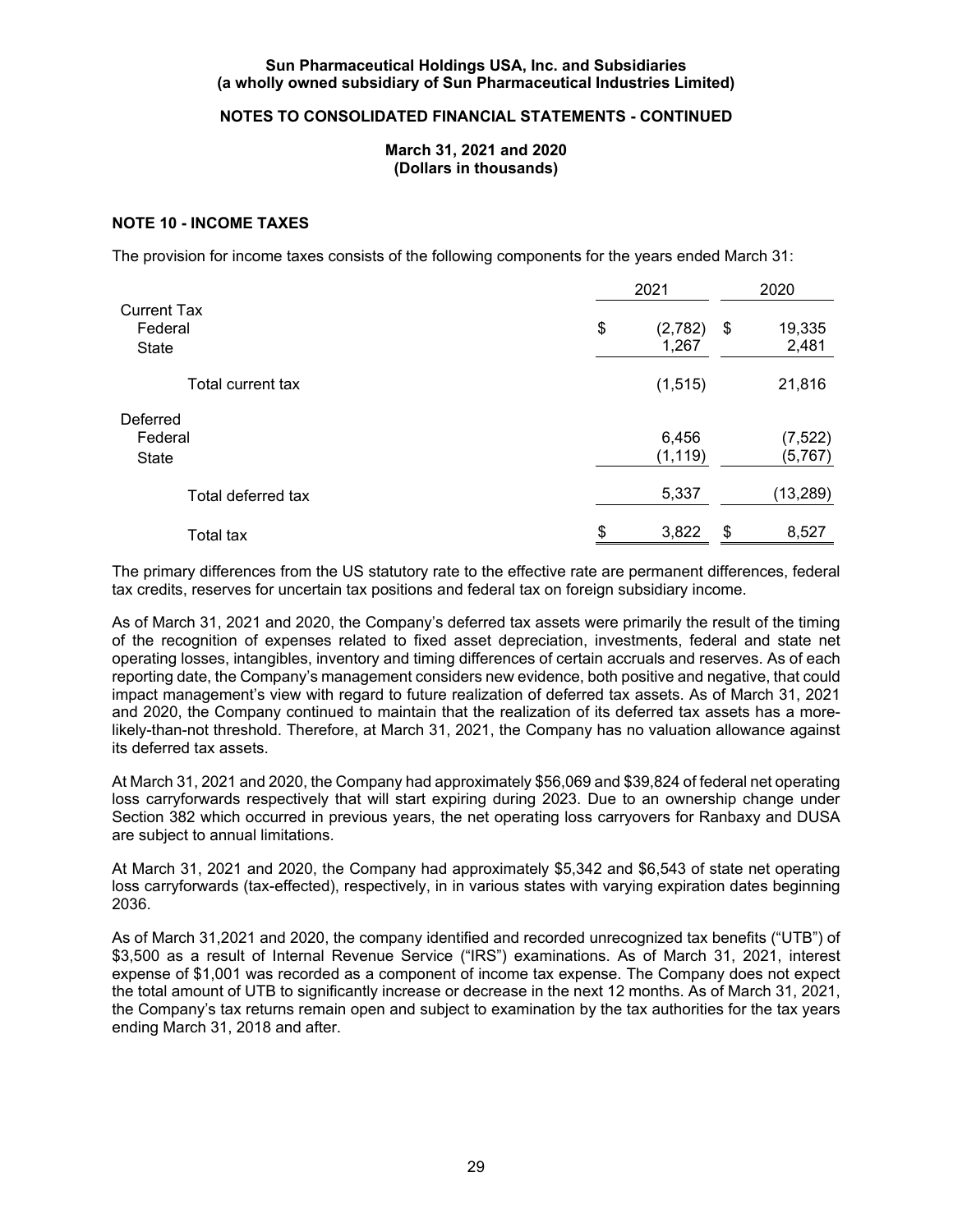# **NOTES TO CONSOLIDATED FINANCIAL STATEMENTS - CONTINUED**

#### **March 31, 2021 and 2020 (Dollars in thousands)**

# **NOTE 11 - LEASES (INCLUDING RELATED PARTY)**

The Company conducts a portion of its operations with leased property and equipment, including rental of office and warehouse space in Cranbury, New Jersey, from an affiliated company, Taro.

Supplemental consolidated balance sheet information related to leases is as follows at March 31, 2021 and 2020:

|                                                                                                |    | 2021            |    | 2020           |
|------------------------------------------------------------------------------------------------|----|-----------------|----|----------------|
| Lease assets<br><b>Operating leases</b><br>Finance leases (included within property, plant and | \$ | 8,783           | \$ | 10,619         |
| equipment)                                                                                     |    | 15,507          |    | 13,189         |
| Total lease assets                                                                             | \$ | 24,290          | \$ | 23,808         |
| Lease liabilities                                                                              |    |                 |    |                |
| Current:<br><b>Operating leases</b>                                                            | \$ | 1,814           | S  | 1,654          |
| <b>Finance leases</b><br>Noncurrent:                                                           |    | 5,097           |    | 3,877          |
| <b>Operating leases</b><br><b>Finance leases</b>                                               |    | 7,265<br>10,837 |    | 9,544<br>9,856 |
|                                                                                                |    |                 |    |                |
| <b>Total lease liabilities</b>                                                                 | \$ | 25,013          | \$ | 24,931         |
| Components of total lease costs were as follows for Fiscal<br>$2021$ and $2020$ :              |    |                 |    |                |
| Operating lease cost (included in administrative expenses)<br>Finance lease cost:              | \$ | 2,120           | \$ | 2,879          |
| Depreciation on lease assets (included in administrative<br>expenses)                          |    | 4,374           |    | 2,473          |
| Interest on lease liabilities (included in interest expenses)                                  |    | 742             |    | 1,569          |
| Total lease costs                                                                              | S  | 7,236           | \$ | 6,921          |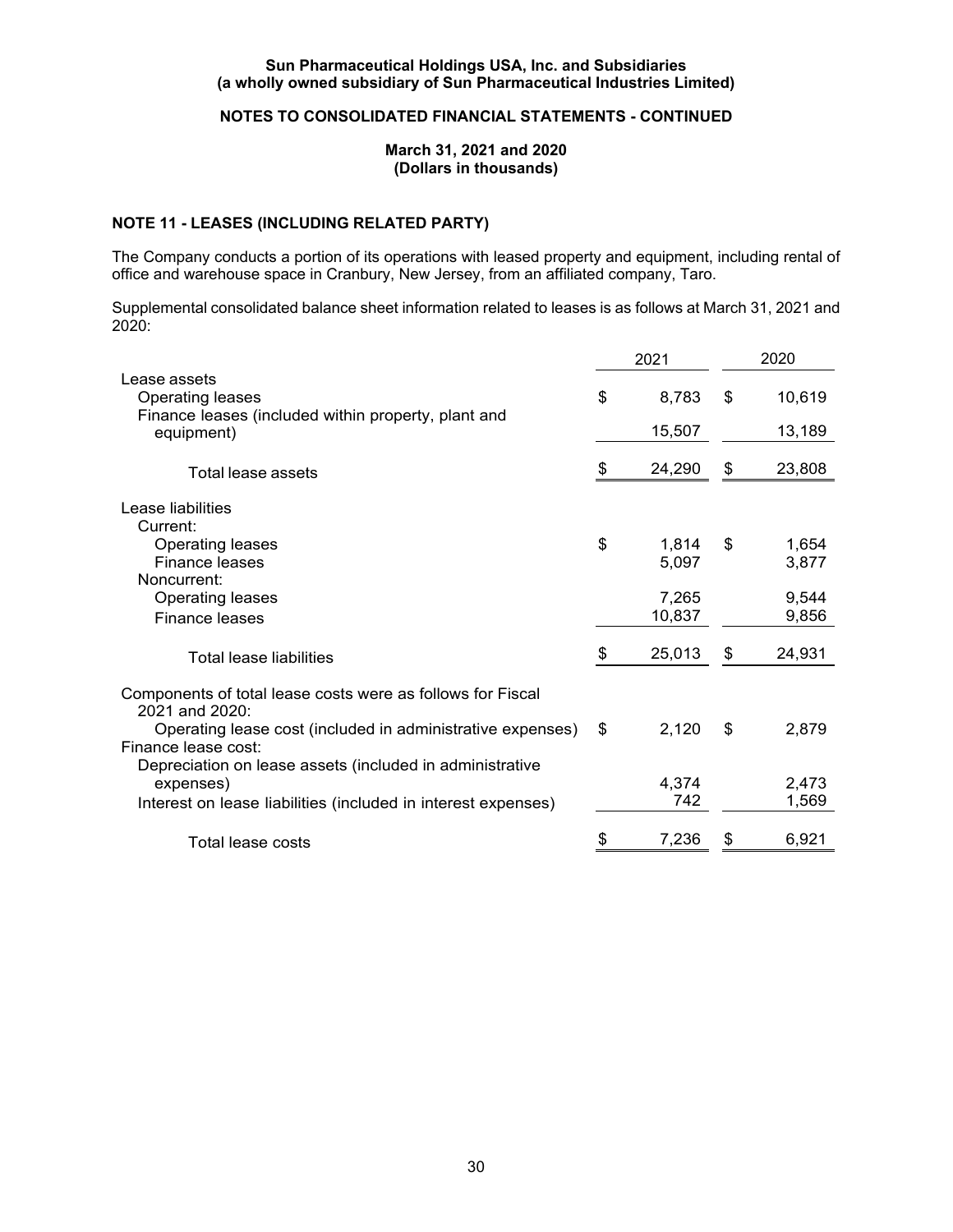# **NOTES TO CONSOLIDATED FINANCIAL STATEMENTS - CONTINUED**

## **March 31, 2021 and 2020 (Dollars in thousands)**

The following is a schedule of annual future minimum lease payments required under leases with initial or remaining noncancelable lease terms in excess of one year as of March 31, 2021:

| Years ending March 31,                   | Finance<br>Leases | Operating<br>Leases<br>(Including<br>Affiliates) |       |  |
|------------------------------------------|-------------------|--------------------------------------------------|-------|--|
| 2022                                     | \$<br>5,768       | \$                                               | 1,959 |  |
| 2023                                     | 4,756             |                                                  | 2,023 |  |
| 2024                                     | 4,455             |                                                  | 1,786 |  |
| 2025                                     | 2,246             |                                                  | 918   |  |
| 2026                                     | 123               |                                                  | 941   |  |
| Thereafter                               |                   |                                                  | 2,187 |  |
| Total future undiscounted lease payments | 17,348            |                                                  | 9,814 |  |
| Less amounts representing interest       | 1,414             |                                                  | 735   |  |
| Total reported lease liability           | \$<br>15,934      | \$                                               | 9,079 |  |

# **NOTE 12 - ROYALTY AND PROFIT-SHARE AGREEMENTS**

The Company has entered into several distribution and profit-share arrangements wherein a specified percentage of the profit earned is paid by the Company to unrelated third parties as royalty or profit-share expense. During Fiscal 2021 and Fiscal 2020, royalty and profit-share expense was \$21,233 and \$31,667, respectively. Of these amounts, \$18,553 and \$28,299, respectively, have been included in cost of goods sold and \$2,680 and \$3,368, respectively, have been included in selling, general and administrative expenses in the consolidated statements of income.

# **NOTE 13 - RETIREMENT PLAN**

Each entity within the Company maintains a deferred compensation plan qualified under Section 401(k) of the Internal Revenue Code ("IRC"). Under these plans, eligible employees are permitted to contribute up to the maximum allowable amount determined by the IRC. The Company may make discretionary matching and profit-sharing contributions under the provisions of these plans. The Company made contributions in the amounts of \$6,503 and \$6,237 to the plans for Fiscal 2021 and Fiscal 2020, respectively.

# **NOTE 14 - SALES CONCENTRATIONS**

#### *Major Customers*

Shipments to four customers, including three wholesalers, accounted for approximately 54% of net revenues for Fiscal 2021 and Fiscal 2020. Balances due from these customers (gross outstanding amounts) represented approximately 78% and 89% of gross accounts receivable at March 31, 2021 and 2020, respectively. As is typical in the U.S. retail sector, many of the Company's customers are serviced through their designated wholesalers. Of the net sales made to wholesalers, the majority include sales for various customers of the Company that have underlying direct contracts with the Company that are facilitated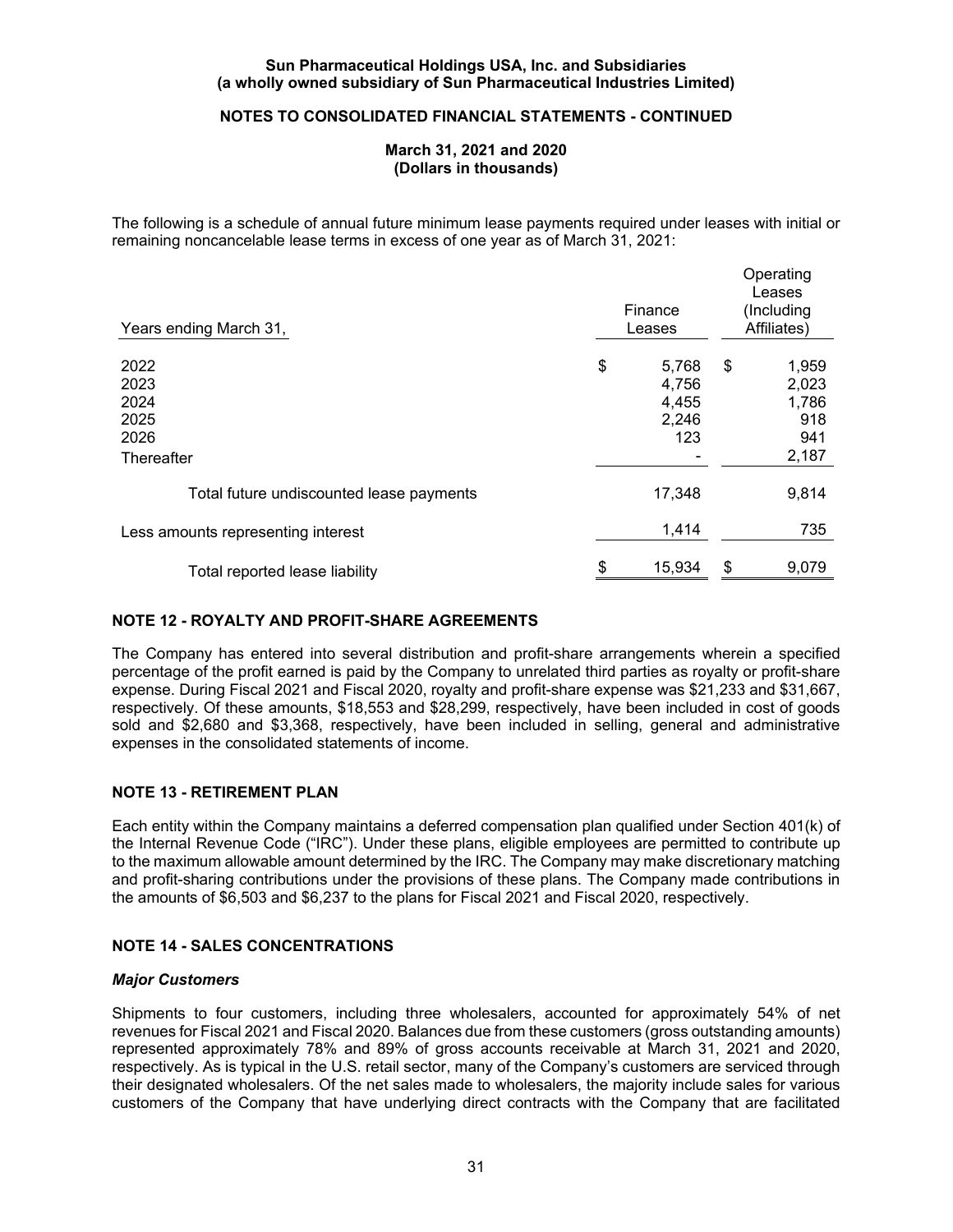# **NOTES TO CONSOLIDATED FINANCIAL STATEMENTS - CONTINUED**

### **March 31, 2021 and 2020 (Dollars in thousands)**

through such wholesale customers. No other single customer accounted for more than 10% of net sales for Fiscal 2021 or Fiscal 2020. The loss of any of these customers would have a materially adverse effect on short-term operating results.

# *Major Products*

Shipments of four products accounted for approximately 32% and 41% of net sales for Fiscal 2021 and Fiscal 2020, respectively.

# **NOTE 15 - COMMITMENTS, CONTINGENCIES, AND OTHER MATTERS**

#### *Employment Contracts*

The Company has employment agreements with three of its executive officers that provide for annual salaries that include merit increases and at least a six-month continuance, including insurance benefits, upon termination without cause.

#### *Litigation*

The Company and/or its subsidiaries are involved in various legal proceedings including product liability, contracts, employment claims, antitrust and other regulatory matters relating to conduct of its business. Some of the key matters are discussed below. Most of the legal proceedings involve complex issues, which are specific to the case and do not have precedents and, hence, for a majority of these claims, it is not possible to make a reasonable estimate of the expected financial effect, if any, that will result from ultimate resolution of the proceedings. This is due to a number of factors, including: the stage of the proceedings and the overall length and the discovery process; the entitlement of the parties to an action to appeal a decision; the extent of the claims, including the size of any potential class, particularly when damages are not specified or are indeterminate; the possible need for further legal proceedings to establish the appropriate amount of damages, if any; the settlement posture of the other parties to the litigation and any other factors that may have a material effect on the litigation. The Company makes its assessment of likely outcome, based on the views of internal legal counsel and in consultation with external legal counsel representing the Company. The Company also believes that disclosure of the amount sought by plaintiffs, would not be meaningful because historical evidence indicates that the amounts settled (if any) are significantly different from those claimed by plaintiffs. Some of the legal claims against the Company, if decided against the Company, may result in significant impact on its results of operations for a given period during which the claim is settled.

#### *Antitrust - Generic Drug Price Fixing Litigation*

On April 1, 2016, subsidiaries in United States of America ("US subsidiaries") separately received a grand jury subpoena from the United States Department of Justice, Antitrust Division, seeking documents relating to corporate and employee records, certain generic pharmaceutical products and pricing, potential communications with competitors and others regarding the sale of generic pharmaceutical products, and certain other related matters. On or before November 2017, the US subsidiaries provided documents and information related to three pharmaceutical products. The Antitrust Division has not asked for any additional information from US subsidiaries, or communicated with US subsidiaries, about its subpoena since that time.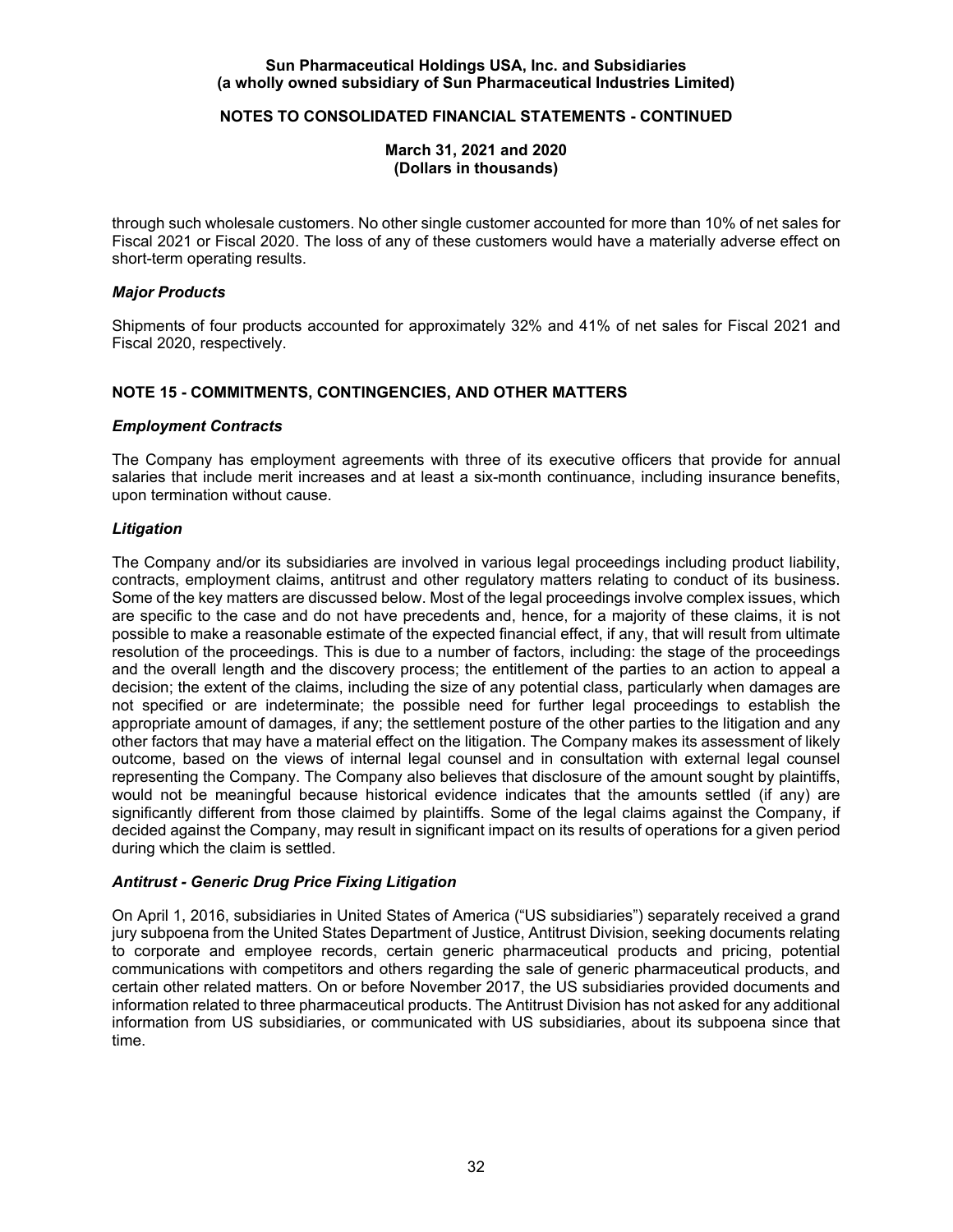# **NOTES TO CONSOLIDATED FINANCIAL STATEMENTS - CONTINUED**

### **March 31, 2021 and 2020 (Dollars in thousands)**

On April 30, 2018, US subsidiaries separately has received a Civil Investigative Demand ("CID") from the U.S. Department of Justice in connection with a False Claims Act investigation, seeking information relating to corporate and employee records, certain generic pharmaceutical products and pricing, potential communications and certain other related matters. In response to the CID, US subsidiaries provided certain materials to the Civil Division in 2018. The Civil Division has not asked for any additional information from US subsidiaries, or communicated with US subsidiaries, about the subpoena since that time.

US subsidiaries, along with more than 70 other pharmaceutical companies and individuals, is named as a defendant in lawsuits brought by several putative classes, state Attorneys General, municipalities and individual company purchasers and payors alleging violations of antitrust and related laws. The majority of these cases have been transferred to the U.S. District Court for the Eastern District of Pennsylvania for coordinated pre-trial proceedings, while two separate cases filed in Pennsylvania state court have been paused, the federal cases are pending. The federal cases are now in discovery. The court intends to sequence the lawsuits into separate groups for purposes of further proceedings, identifying certain "bellwether" cases that will proceed before other cases advance. The court is currently evaluating cases for bellwether treatment. At present, US subsidiaries are not named defendant in any of the bellwether cases.

# *Opioids:*

US subsidiaries is a defendant in the National Prescription Opiate Litigation that has been consolidated for pre-trial proceedings in the U.S. District Court for the Northern District of Ohio, as well as in state cases pending in Utah state court; separately, the Company and Sun Pharmaceuticals Canada are defendants in putative class actions pending in Canada. The U.S. and Canadian matters involve similar allegations and were brought against various manufacturers and distributors of opioid products seeking damages for alleged harms related to opioid use. Currently, all matters against US subsidiaries in the National Prescription Opiate Litigation are stayed; US subsidiaries obtained an order in the Utah matters dismissing all claims except public nuisance and negligence claims; and the Canadian matters are in the early stages of pleading.

# *Antitrust - Modafinil*

Sun Limited and US subsidiaries were a defendant in a number of putative class action lawsuits and individual actions brought by purchasers and payors, as well as a generic manufacturer, in the U.S. alleging that the Company and its affiliates violated antitrust laws in connection with a 2005 patent settlement agreement with Cephalon concerning Modafinil. The cases were transferred to the U.S. District Court for the Eastern District of Pennsylvania for coordinated proceedings and, subsequently, the Company reached settlements in these coordinated federal proceedings. A follow-on action was filed by the state of Louisiana, which was dismissed by the trial court in December 2016. On February 8, 2018, the appellate court dismissed Louisiana's appeal, ruling that the trial court's orders did not constitute final appealable judgments. Since that time, the matter has remained dormant and Louisiana has not moved the district court to amend the order.

# *Antitrust - Lipitor*

Sun Limited and US subsidiaries are a defendant in a number of putative class action lawsuits and individual actions brought by purchasers and payors in the U.S. alleging that the Company and its affiliates violated antitrust laws in connection with a 2008 patent settlement agreement with Pfizer concerning Atorvastatin. The cases have been transferred to the U.S. District Court for the District of New Jersey for coordinated proceedings. Discovery commenced in January 2020 but was stayed in spring 2020 and remains stayed at present.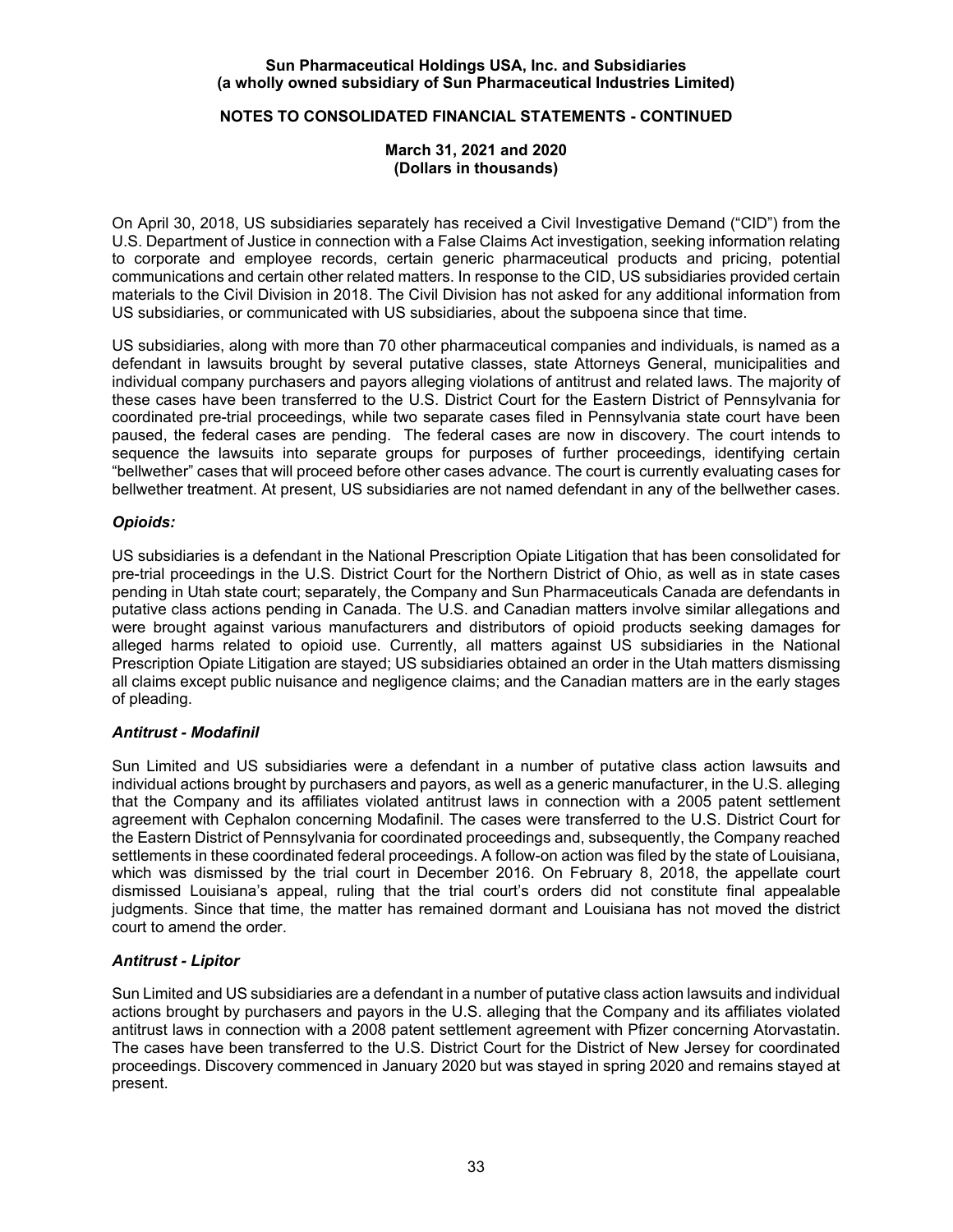# **NOTES TO CONSOLIDATED FINANCIAL STATEMENTS - CONTINUED**

**March 31, 2021 and 2020 (Dollars in thousands)** 

#### *Antitrust - Ranbaxy Generic Drug Application*

Sun Limited and US subsidiaries are a defendant in a number of putative class action lawsuits and individual actions brought by purchasers and payors in the U.S. alleging that the Company and its affiliates violated antitrust laws and the Racketeer Influenced and Corrupt Organizations Act, with respect to its ANDAs for Valganciclovir, Valsartan and Esomeprazole. The cases have been transferred to the U.S. District Court for the District of Massachusetts for coordinated proceedings. The cases are proceeding in discovery. The parties' class certification motions currently are pending before the court and have not yet been resolved. This lawsuit is currently scheduled for trial in January 2022.

#### *Product Liability - Ranitidine/Zantac MDL*

In June 2020, Sun Limited and U.S. subsidiaries were named as defendants in a complaint filed in the Zantac/Ranitidine Multi-District Litigation ("MDL") consolidated in the U.S. District Court for the Southern District of Florida. The lawsuits name over 100 defendants (including brand manufacturers, generic manufacturers, repackagers, distributors and retailers) involving allegations of injury caused by nitrosamine impurities. Discovery in the MDL is ongoing.

#### *Product Liability and Insurance*

The Company currently maintains a product liability insurance policy, which provides coverage on a claims-made basis and is subject to annual renewal. In addition, the Company maintains policies for property, workers' compensation and officers' and directors' liability and other general liability claims. There can be no assurance that the coverage limits of these policies will be adequate to cover the Company's liabilities, should they occur, or that such insurance may not be available in the future on acceptable terms or at all.

#### **NOTE 16 - SUPPLEMENTAL CASH FLOW INFORMATION**

#### *Non-Cash Investing Activities*

The Company financed the acquisition of vehicles by entering into capital leases totaling \$9,280 and \$6,008 in Fiscal 2021 and Fiscal 2020, respectively.

Cash paid for interest and income taxes (net of refunds) amounted to the following during the years ended March 31:

|                            |    | 2021     |      | 2020   |  |
|----------------------------|----|----------|------|--------|--|
| Interest                   | S  | 6,300    | - \$ | 8,540  |  |
| Income taxes paid/(refund) | \$ | (4, 532) | -\$  | 25,505 |  |